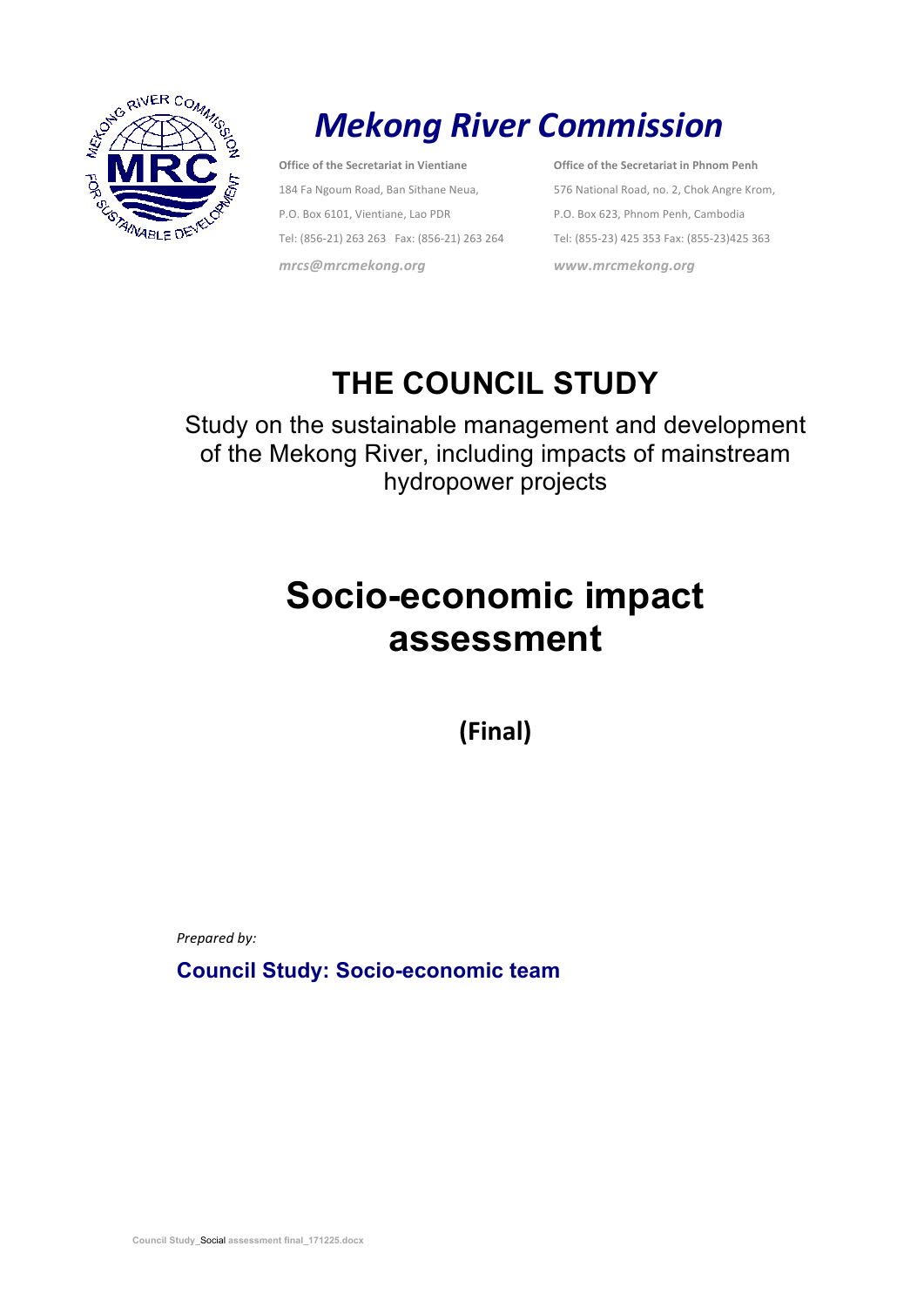# **25th December 2015**

## Document history

| <b>Version</b> | <b>Revision</b> | <b>Description</b> | <b>Issue date</b>                | <b>Issued by</b> |
|----------------|-----------------|--------------------|----------------------------------|------------------|
| 1              | $\Omega$        | <b>Draft Final</b> | 14 March 2017                    | Dr John Ward     |
|                |                 | Draft              | 22 March 2017                    | Dr John Ward     |
|                |                 | Draft              | 26 June 2017                     | Dr John Ward     |
|                |                 | Draft              | 18 July 2017                     | Dr John Ward     |
|                |                 | Draft              | 21 August 2017                   | Dr John Ward     |
|                |                 | Draft              | 19 September<br>2017             | Dr John Ward     |
|                |                 | Draft              | 14 <sup>th</sup> October<br>2017 | Dr John Ward     |
|                |                 | Draft              | 22 <sup>th</sup> November        | Dr John Ward     |
|                |                 | Draft              | 29 <sup>th</sup> November        | Dr John Ward     |
|                |                 | Draft              | 25 <sup>th</sup> December        | Dr John Ward     |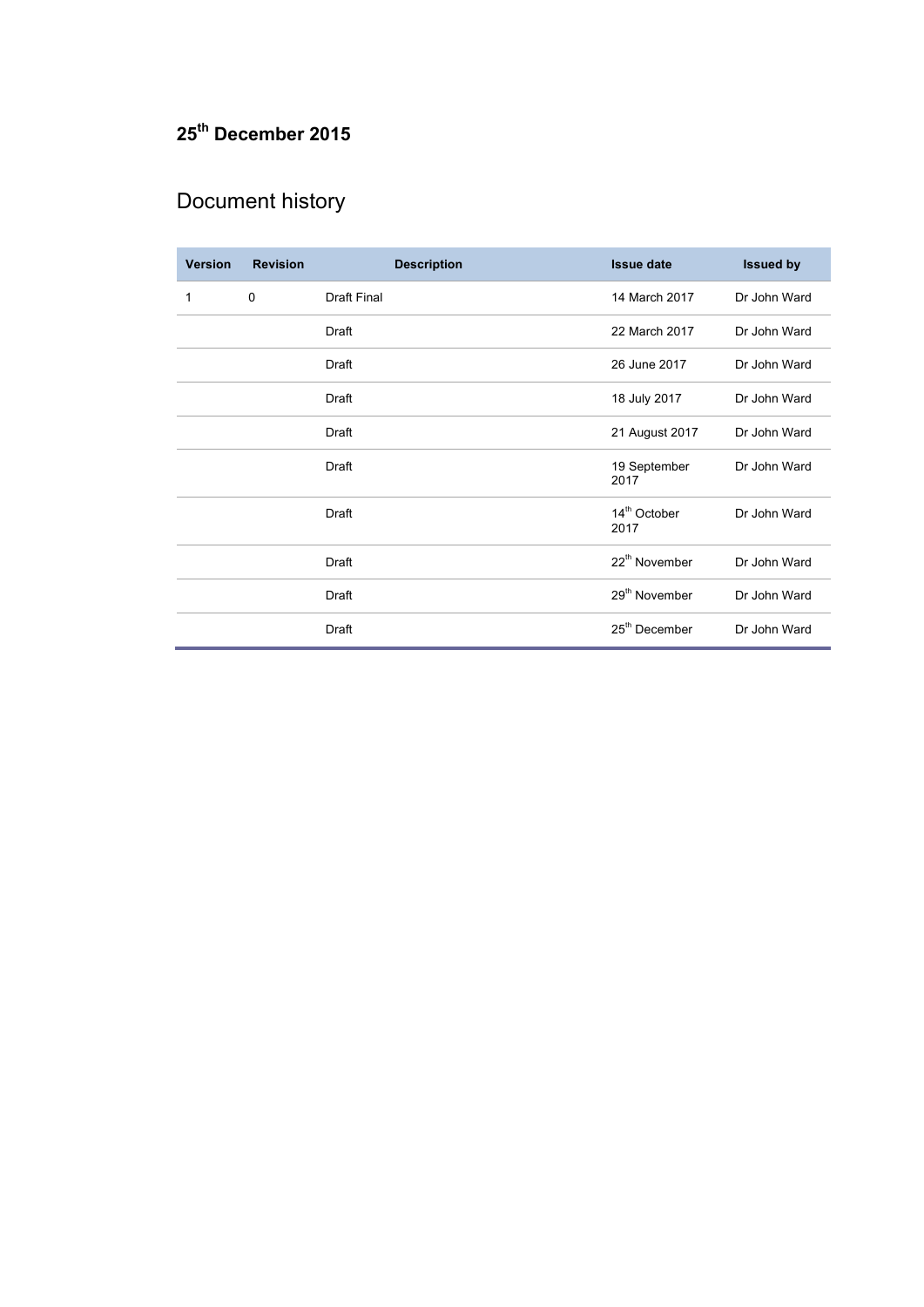## **Contents**

#### **Abbreviations and acronyms**

| 1            |                | <b>Executive Summary</b>                                        | 1   |
|--------------|----------------|-----------------------------------------------------------------|-----|
| $\mathbf{2}$ |                | Introduction                                                    | 9   |
|              | 2.1            | Main purpose of this report                                     | 9   |
|              | 2.2            | Report contents                                                 | 9   |
| 3            |                | Background to the socio-economic assessment                     | 11  |
|              | 3.1            | Socio-economic assessment in the context of the Council Study   | 11  |
|              | 3.2            | Structure of the Council Study                                  | 11  |
|              | 3.3            | <b>Council Study Scenarios</b>                                  | 13  |
|              | 3.4            | Sub-scenarios                                                   | 14  |
|              | 3.5            | Scope of socio-economic assessment                              | 17  |
| 4            |                | <b>Approach and methodology</b>                                 | 21  |
|              | 4.1            | Objective of the socio-economic assessment                      | 21  |
|              | 4.2            | Overview of assessment approach                                 | 21  |
|              | 4.3            | Data assembly and analysis                                      | 24  |
| 5            |                | Projected situation without water resources development: the M1 |     |
|              |                | development scenario                                            | 31  |
|              | 5.1            | <b>Overview</b>                                                 | 31  |
| 6            |                | Scenario analysis with water resources development              | 33  |
|              | 6.1            | <b>Overview</b>                                                 | 33  |
|              | 6.2            | Social and economic assessment tools                            | 34  |
| 7            | <b>Results</b> |                                                                 | 38  |
|              | 7.1            | Food Security: Agricultural production and food consumption     | 39  |
|              | 7.2            | Annual variance in rice and fish production                     | 48  |
|              | 7.3            | Subsistence production, consumption and food security           | 56  |
|              | 7.4            | Undernourishment as a measure of food insecurity                | 58  |
|              | 7.5            | Poverty levels across the corridor                              | 65  |
|              | 7.6            | Water security: floods and drought                              | 70  |
|              | 7.7            | <b>Health Security</b>                                          | 81  |
|              | 7.8            | Energy security                                                 | 84  |
|              | 7.9            | Changes in the monetary value of agriculture and fisheries      | 85  |
|              | 7.10           | Employment in the Council Study sectors                         | 91  |
|              | 7.11           | Council Study Sector incomes                                    | 113 |
|              | 7.12           | Income vulnerability                                            | 124 |
| 8            |                | <b>Conclusions and Recommendations</b>                          | 132 |
| 9            |                | <b>Annex A: Results</b>                                         | 136 |
|              | 9.1            | Undernourishment coefficients                                   | 136 |
|              | 9.2            | Scenario fish and Rice production ('000 tonnes)                 | 137 |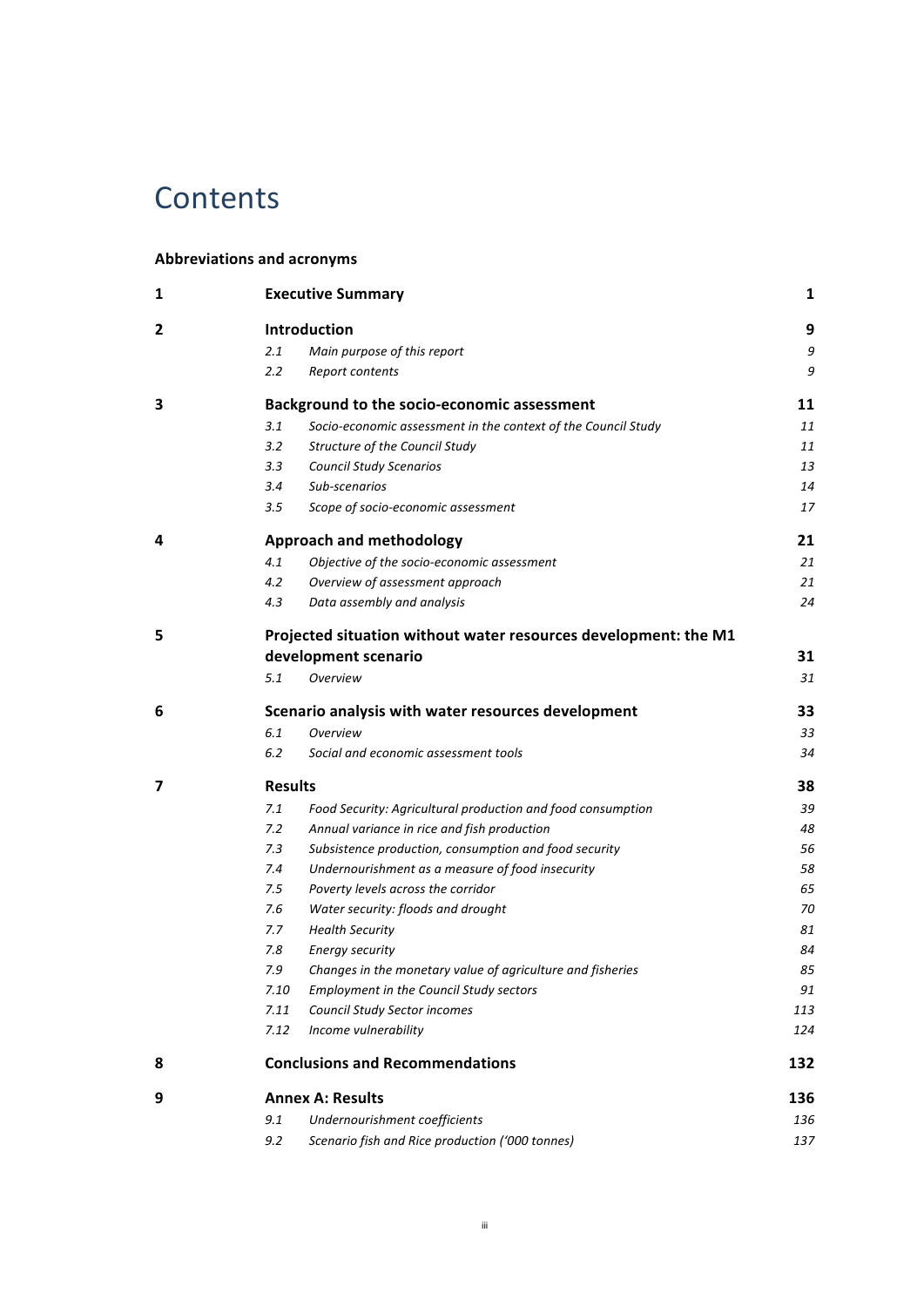|    | 9.3   | Spatial representation of sector employment (CS development sub-scenarios)             | 139 |
|----|-------|----------------------------------------------------------------------------------------|-----|
|    | 9.4   | Spatial representation of fish and rice production (% surplus to meeting food security |     |
|    |       | needs)                                                                                 | 142 |
|    | 9.5   | Spatial representation of undernourished households (CS sub-scenarios)                 | 148 |
|    | 9.6   | Spatial representation of households below the national poverty lines (CS sub-         |     |
|    |       | scenarios)                                                                             | 154 |
|    | 9.7   | Spatial representation of sector incomes (CS development sub-scenarios compared to     |     |
|    |       | M1; M3                                                                                 | 161 |
| 10 |       | <b>Annex B: Assessment Tools</b>                                                       | 167 |
|    | 10.1  | Social and Economic impact assessment indicators: linkages                             | 167 |
|    | 10.2  | Food and nutritional security assessment tool                                          | 172 |
|    | 10.3  | Employment and Income spreadsheet tool                                                 | 179 |
| 11 |       | <b>Annex C: Trends and Data assembly</b>                                               | 184 |
|    | 11.1  | Population distribution and projections 2007-2030                                      | 184 |
|    | 11.2  | Food Balances and food-nutritional security                                            | 191 |
|    | 11.3  | Changes in LMB and corridor zone livestock populations                                 | 197 |
|    | 11.4  | Rice production                                                                        | 201 |
|    | 11.5  | Capture fisheries, aquaculture and other aquatic animals (OAAs)                        | 204 |
|    | 11.6  | Income security                                                                        | 220 |
|    | 11.7  | Household incomes                                                                      | 228 |
|    | 11.8  | Employment in the LMB corridor zones                                                   | 231 |
|    | 11.9  | Macroeconomic indicators                                                               | 238 |
|    | 11.10 | Urban flood risk in the LMB                                                            | 239 |
| 12 |       |                                                                                        |     |

### Tables

| Table 1 Categorization of developments to be considered under the Council Study                                  | 13 |
|------------------------------------------------------------------------------------------------------------------|----|
| Table 2 Basin-wide development scenarios                                                                         | 14 |
| Table 3 Scenario and sub-scenario comparisons for the socio-economic assessment                                  | 15 |
| Table 4 Sub-scenario to test the effects of future agricultural land-use                                         | 15 |
| Table 5 Sub-scenarios to test the effects of future flood protection investments.                                | 16 |
| Table 6 Sub-scenarios to test the effects of water resources development in the irrigation sector.               | 16 |
| Table 7 Sub-scenarios to test the effects of water resources development in the hydropower sector.               | 17 |
| Table 8 Sub-scenarios to test the effects of water resources development in navigation sectors.                  | 17 |
| Table 9 Discipline specific indicators to be abstracted from SIMVA and socio-economic database for assessment    |    |
| purposes                                                                                                         | 28 |
| Table 10 Formulation of assessment indicators related to Living conditions and well-being                        | 29 |
| Table 11 Production coefficients to estimate daily intake for the four LMB countries                             | 36 |
| Table 12 Corridor zone M1 food production and surpluses (mean years 1-24)                                        | 40 |
| Table 13 Corridor fish production and surplus (mean years 1-24)                                                  | 44 |
| Table 14 Corridor rice production and surplus (year 1-24)                                                        | 47 |
| Table 15 % change in surplus available to meet food security, between development scenarios M1, M2, M3 and       |    |
| M3CC; year 24 by corridor zone                                                                                   | 48 |
| Table 16 % fish and rice production surplus to food security needs: by sub-scenarios (mean years1-24, Year 24)50 |    |
| Table 17 % fish and rice production surplus to food security needs: by sub-scenarios (mean years1-24, Year       |    |
| 24)                                                                                                              | 52 |
|                                                                                                                  |    |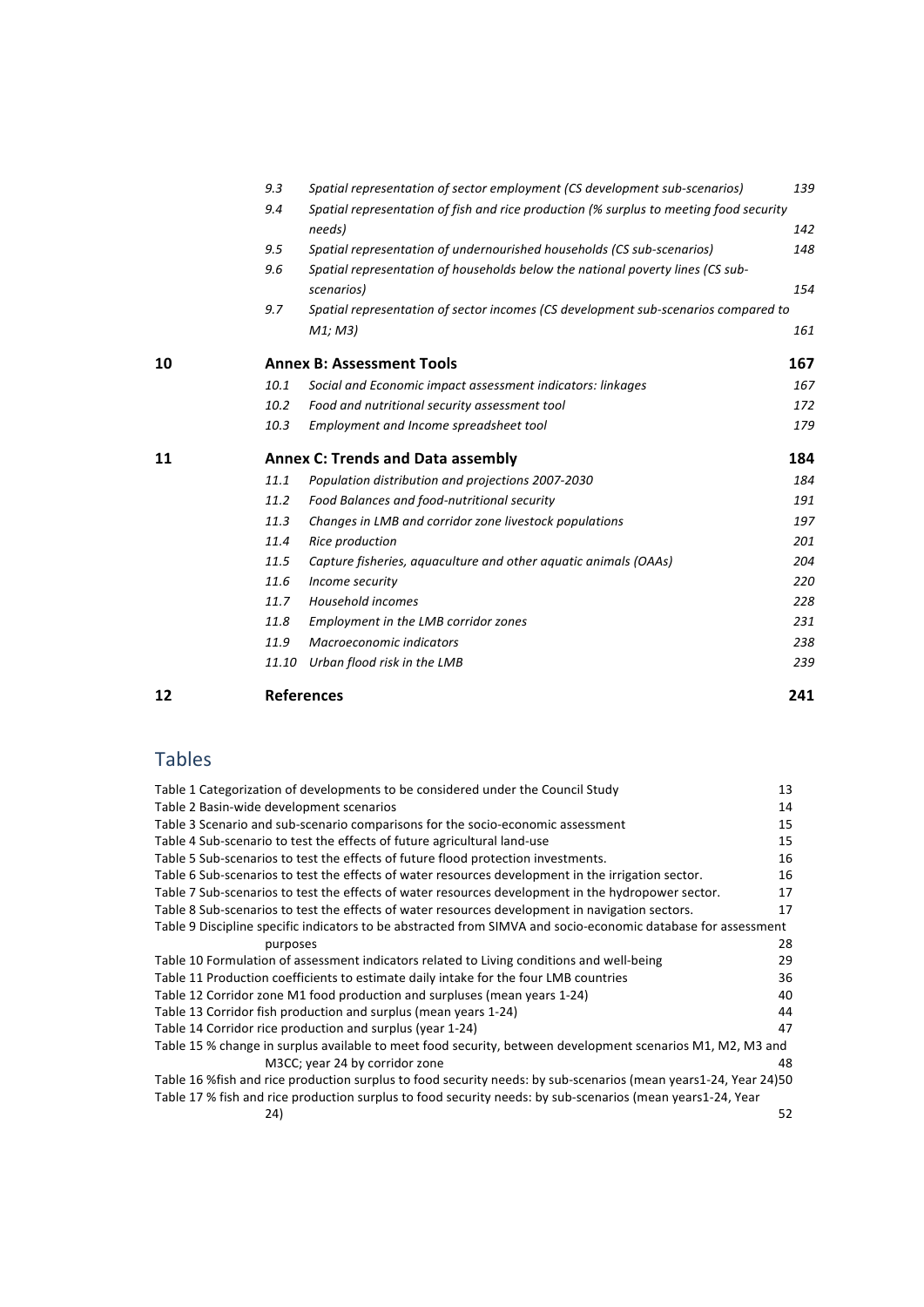| Table 18 % fish and rice production surplus to food security needs: by sub-scenarios (mean years 1-24; Year                                                                                         |     |
|-----------------------------------------------------------------------------------------------------------------------------------------------------------------------------------------------------|-----|
| 24)                                                                                                                                                                                                 | 54  |
| Table 19 % fish and rice production surplus to food security needs: by sub-scenarios (mean years1-24; Year<br>24)                                                                                   | 56  |
| Table 20 Comparison of the M1 value of rice and fish and subsistence consumption                                                                                                                    | 58  |
| Table 21 Number and % of total population undernourished: Lao PDR and Thai corridor zones                                                                                                           | 59  |
| Table 22 Number and % of total population undernourished: Cambodia and Viet Nam corridor zones                                                                                                      | 60  |
| Table 23 Changes in rice, fish and undernourished households in sun scenarios A1 and H1A compared to M3. 61                                                                                         |     |
| Table 24 Estimated poverty levels for the corridor, by sector, aggregated to country level                                                                                                          | 65  |
| Table 25 Comparison of % change in poverty levels by main scenarios                                                                                                                                 | 66  |
| Table 26 Poverty levels (%) of corridor zones by development scenario                                                                                                                               | 66  |
| Table 27 Corridor poverty levels by gender, sector and country                                                                                                                                      | 67  |
| Table 28 Corridor exposure to floods in the past 3 years (SIMVA 2015)                                                                                                                               | 71  |
| Table 29 Number (and %) of rice based livelihoods affected 2000 flood by corridor zone: M1, M2 and M3                                                                                               | 72  |
| Table 30 Comparison of 2001-2003 corridor rice production: M1, M2 and M3 (,000 tonnes)                                                                                                              | 73  |
| Table 31 Corridor households reporting drought exposure during the previous 3 years                                                                                                                 | 73  |
| Table 32 Number (and %) of rice based livelihoods affected 1995-96 El Niño by corridor zone: M1, M2 and M374                                                                                        |     |
| Table 33 Comparison of 1993-1997 corridor rice production: M1, M2 and M3 (,000 tonnes)                                                                                                              | 75  |
| Table 34 LMB estimates of per capita domestic water consumption (I/c/d) and annual consumption (m <sup>3</sup> /year)                                                                               |     |
| 2007-2040.                                                                                                                                                                                          | 78  |
| Table 35: Standards of the MRC Water Quality Guidelines                                                                                                                                             | 80  |
| Table 36 Estimated monetary value (USD '000) of fish and rice production: Viet Nam corridor zones by                                                                                                |     |
| development scenarios                                                                                                                                                                               | 86  |
| Table 37 Relative changes in the value (US\$) of M1, M2, M3 and M3CC corridor fish production                                                                                                       | 87  |
| Table 38 Relative changes in the value (US\$) of M1, M2, M3 and M3CC corridor rice production                                                                                                       | 88  |
| Table 39 Fish value (US\$ million) by SIMVA Zone across development scenarios                                                                                                                       | 89  |
| Table 40 Rice value (US\$ million) by SIMVA Zone across development scenarios                                                                                                                       | 90  |
| Table 41 median income (\$) by source and gender across corridor sites                                                                                                                              | 114 |
| Table 42 Changes (%) in national sector incomes across the M1 (1-24), M2 and M3 scenarios (year 24)                                                                                                 | 117 |
| Table 43 scenarios ranked from highest aggregate income value to lowest across scenarios by corridor zone                                                                                           | 117 |
| Table 44 Sector incomes (US\$) by corridor zone (M1, M2 and M3)                                                                                                                                     | 118 |
| Table 45 Median income percentiles (US\$) by Country                                                                                                                                                | 126 |
| Table 46 Relative proportions of income classes by sector and Country                                                                                                                               | 126 |
| Table 47 Estimated membership of income classes by sector and corridor zone (M1 year1 and 24, M2 and M3                                                                                             |     |
| year 24)                                                                                                                                                                                            | 127 |
| Table 48 Relative % change in of M1-M2, M3and M3CC income vulnerability membership                                                                                                                  | 128 |
| Table 49 Relative % change of M3-M3CC, C2, C3, A1, A2, Irr1 and Irr2 income vulnerability                                                                                                           | 130 |
| Table 50 Relative % change in of M3 F1, F2, F3, H1a, H1b and H3 income vulnerability                                                                                                                | 131 |
| Table 51 Coefficients and estimations of corridor undernourishment by scenarios                                                                                                                     | 136 |
| Table 52 Total fish production (tonnes) by development scenario across corridor zones                                                                                                               | 137 |
| Table 53 Total rice production (tonnes) by development scenario across corridor zones<br>Table 54 Relationships between Thematic and Discipline team outputs and socio-economic discipline specific | 138 |
| indicators and assessment indicators                                                                                                                                                                | 167 |
| Table 55 Estimated population of the survey area in the LMB Corridor 2010-11 (SIMVA 2015)                                                                                                           | 184 |
| Table 56 ARIMA model descriptions used to forecast LMB population for 2030                                                                                                                          | 185 |
| Table 57 ARIMA model statistics for LMB population forecasts                                                                                                                                        | 186 |
| Table 58 Proportion of urban population (2010) and estimated % for 2007                                                                                                                             | 189 |
| Table 59 Total, rural and urban population estimated for 2007 and 2030 by LMB corridor sub-zone                                                                                                     | 190 |
| Table 60 Variance estimates and sensitivity bounds for the SIMVA zones                                                                                                                              | 193 |
| Table 61 Estimated ranges of food balance (kcal/day/capita) for the SIMVA (2011) zones                                                                                                              | 195 |
| Table 62 Nutritional values for M1 scenario by corridor zone                                                                                                                                        | 196 |
| Table 63 Additional food balance factors for the four Council Study countries                                                                                                                       | 196 |
| Table 64 2007 livestock estimates for the LMB countries                                                                                                                                             | 197 |
| Table 65 Estimated Year 1 (2007) livestock numbers for the CS corridor zones                                                                                                                        | 199 |
| Table 66 Estimates for % changes in livestock production and carcass weight by LMB country 2007-2030                                                                                                | 200 |
| Table 67 Total LMB dryland and irrigated rice production hectares (2007-2013)                                                                                                                       | 201 |
| Table 68 Estimated irrigated and rainfed rice production area (M1-M3) for CS corridor zones                                                                                                         | 202 |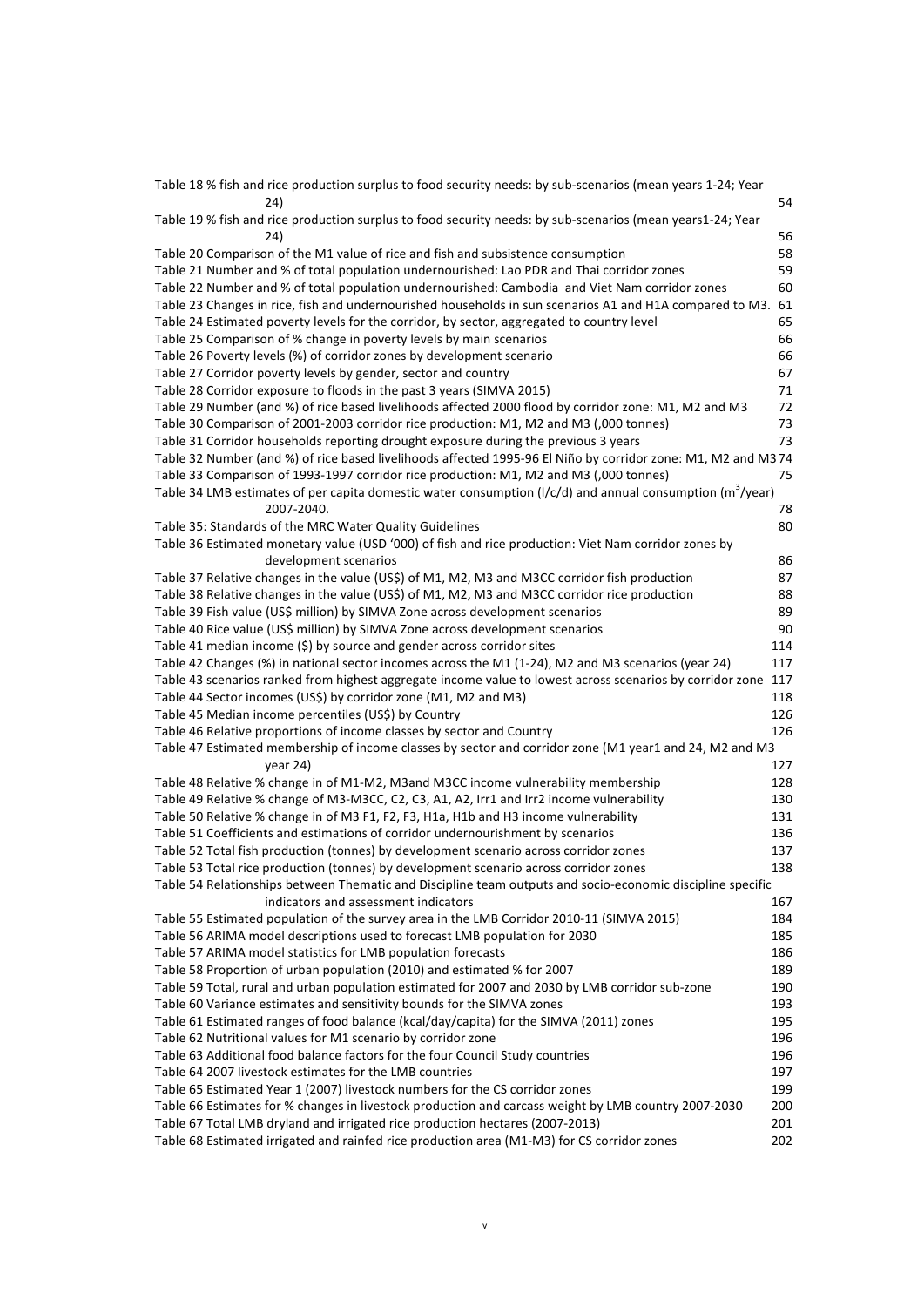| Table 69 Capture fisheries and aquaculture production at the national and LMB level                      | 205 |
|----------------------------------------------------------------------------------------------------------|-----|
| Table 70 LMB most likely yield and consumption estimates                                                 | 207 |
| Table 71 Capture fisheries, consumption per capita and total fish and OAA catch by corridor zones (2011) | 209 |
| Table 72 M1 Baseline fish Guild composition by CS corridor zones (2007 BioRA estimates)                  | 211 |
| Table 73 Fish Guild composition and % total change by corridor zone for M2 development scenario          | 211 |
| Table 74 Fish Guild composition and % total change by corridor zone for M3 development scenario          | 212 |
| Table 75 Fish Guild composition and % total change by corridor zone for M3 CC development scenario       | 212 |
| Table 76 Estimated catch of other aquatic animals by SIMVA zones                                         | 216 |
| Table 77 Rice paddi prices, milled equivalent factors and milled equivalent prices for SIMVA zones       | 218 |
| Table 78 Fish Guild prices by Zone (US\$/tonne)                                                          | 218 |
| Table 79 OAA prices by corridor zones (US\$/tonne)                                                       | 219 |
| Table 80 Livestock prices by Corridor Zone (US\$/tonne)                                                  | 219 |
| Table 81 Levels of livelihood diversification                                                            | 225 |
| Table 82 Formulation of assessment indicators related to Employment                                      | 231 |
| Table 83 Contribution of the Agricultural Sector as % of GDP: Actual and Projected                       | 232 |
| Table 84 Contribution of the Agricultural Sector as % of Employment: Actual and Projected                | 233 |
| Table 85 Estimates of sector employment in the LMB countries (% of total employed)                       | 235 |
| Table 86 Economic dimension: strategic and assessment indicators                                         | 238 |
|                                                                                                          |     |

## Figures

| Figure 1 Overview of methodology and approach to socio-economic assessment                                     | 23 |
|----------------------------------------------------------------------------------------------------------------|----|
| Figure 2 Map Sub-zones of SIMVA 2015 (source SIMVA 2015)                                                       | 26 |
| Figure 3 Main elements of the social and economic food security assessment tool                                | 34 |
| Figure 4 Flow chart of the food security assessment calculator                                                 | 35 |
| Figure 5 Flow diagram of inputs outputs of the employment and income calculator                                | 36 |
| Figure 6 Fish: surplus production after food security met: M1 years 1 and 24 by corridor zones                 | 39 |
| Figure 7 Rice: surplus production after food security met: M1 years 1 and 24 by corridor zones                 | 40 |
| Figure 8 Fish surplus to meet food security needs: M1, M2, M3 and M3CC (% surplus to total production)         | 43 |
| Figure 9 Fish surplus after meeting food security: M1-M3CC by corridor zones                                   | 44 |
| Figure 10 Rice surplus to meet food security needs: M1, M2, M3 and M3CC (% surplus to total production)        | 46 |
| Figure 11 Rice production surplus to food security: M1-M3CC by corridor zones                                  | 47 |
| Figure 12 Fish surplus to food security: annual variance, Cambodian corridor zones                             | 49 |
| Figure 13 Rice surplus to food security: annual variance, Cambodian corridor zones                             | 49 |
| Figure 14 Fish surplus to food security: annual variance, Lao PDR corridor zones                               | 51 |
| Figure 15 Rice surplus to food security: annual variance, Lao PDR corridor zones                               | 51 |
| Figure 16 Fish surplus to food security: annual variance, Thai corridor zones                                  | 53 |
| Figure 17 Rice surplus to food security: annual variance, Thai corridor zones                                  | 53 |
| Figure 18 Fish surplus to food security: annual variance, Viet Nam corridor zones                              | 55 |
| Figure 19 Rice surplus to food security: annual variance, Viet Nam corridor zones                              | 55 |
| Figure 20 Rice consumption: corridor consumption and by consumption of own produce. M1 Year1                   | 57 |
| Figure 21 Fish and OAA consumption: corridor consumption and by consumption of own produce. M1 Year1 57        |    |
| Figure 22 Undernourishment in Lao PDR Corridor zones by mean rice and fish production across development       |    |
| scenarios                                                                                                      | 61 |
| Figure 23 Undernourishment in Thai Corridor zones by rice and fish production across development scenarios 61  |    |
| Figure 24 Undernourishment in Cambodian Corridor zones by rice and fish production across development          |    |
| scenarios                                                                                                      | 62 |
| Figure 25 Undernourishment in Viet Nam delta Corridor zones by rice and fish production across development     |    |
| scenarios                                                                                                      | 62 |
| Figure 26 M1, M2, M3, M3CC: % of population and number of households undernourished                            | 63 |
| Figure 27 M1, M2 and M3: percent and number of households below poverty lines                                  | 68 |
| Figure 28 24-year total corridor rice production estimated for the Council Study main development scenarios 75 |    |
| Figure 29 Access to improved water sources: rural population                                                   | 76 |
| Figure 30 Access to improved water sources: urban population                                                   | 77 |
| Figure 31 Mean days of flooding without access to clean drinking water                                         | 77 |
| Figure 32 Map of community water access to improved water sources in the LMB                                   | 79 |
| Figure 33 Drinking water sources in SIMVA sampled villages                                                     | 81 |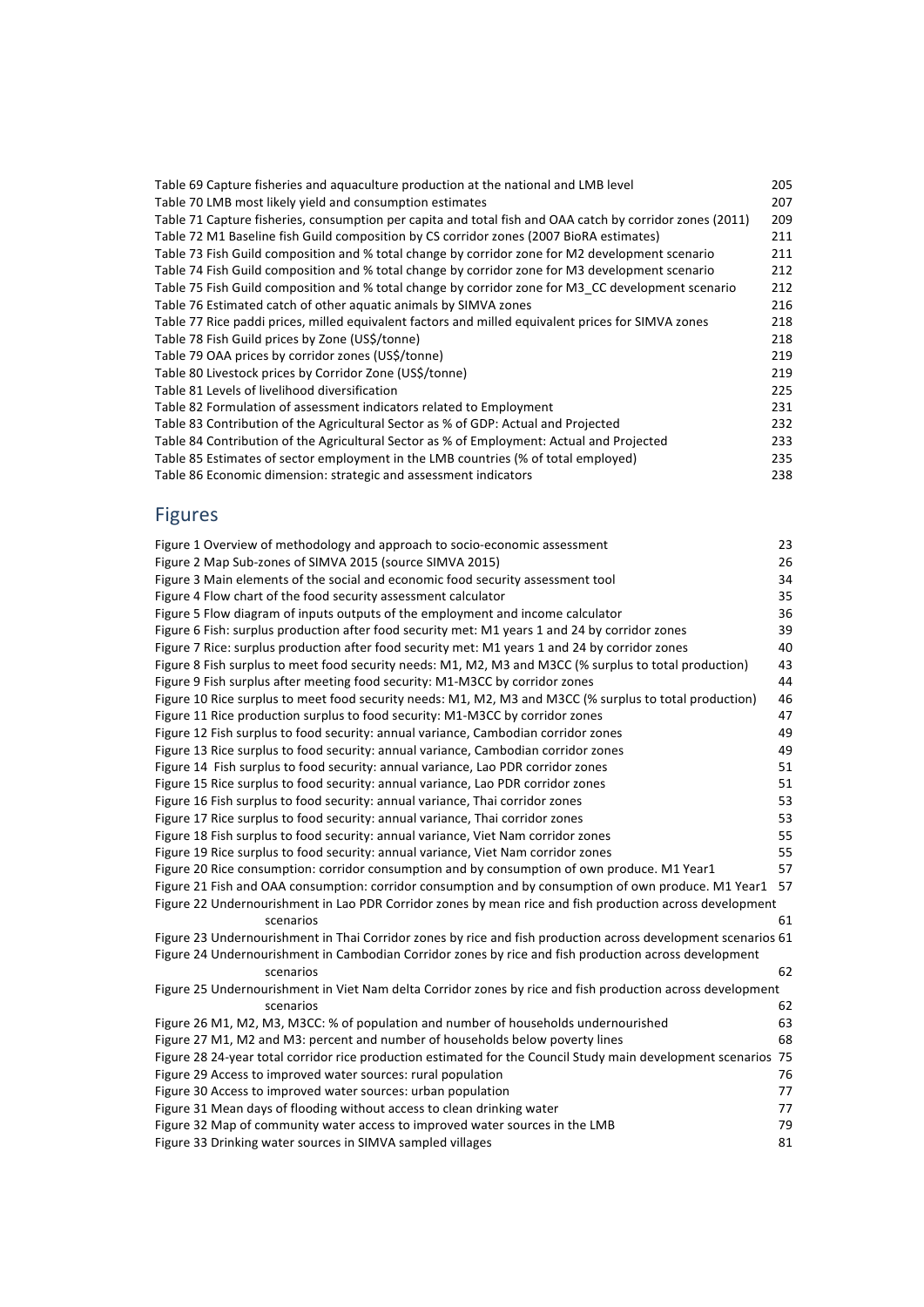| Figure 34 Respondent opinions and attitudes of the quality of health and education services                                                                                                           | 82         |
|-------------------------------------------------------------------------------------------------------------------------------------------------------------------------------------------------------|------------|
| Figure 35 Access to improved sanitation: urban and rural populations in LMB countries                                                                                                                 | 83         |
| Figure 36 Mean days without access to sanitation due to flooding                                                                                                                                      | 83         |
| Figure 37National levels of rural electrification; projections to 2023                                                                                                                                | 85         |
| Figure 38 Estimated monetary value (mean US\$) of fish production: by corridor zone across development                                                                                                |            |
| scenarios                                                                                                                                                                                             | 86         |
| Figure 39 Estimated monetary value (mean US\$) of rice production: by corridor zone across development                                                                                                |            |
| scenarios                                                                                                                                                                                             | 87         |
| Figure 40 Schematic of the employment and income tool                                                                                                                                                 | 91         |
| Figure 41 Sector employment by zone across M1, M2, M3 and M3CC (% change)                                                                                                                             | 94         |
| Figure 42 Sector employment by corridor zone: M1 year 1, and year 24; M2 and M3 year 24                                                                                                               | 95         |
| Figure 43 Sector employment by corridor zone: M3CC, C2, C3 and ALU1, year 24                                                                                                                          | 96         |
| Figure 44 Sector employment by corridor zone: ALU2, Irr1, Irr2 and F1 year 24                                                                                                                         | 97         |
| Figure 45 Sector employment by corridor zone: F2, F3, H1a, H1b year 24                                                                                                                                | 98         |
| Figure 46 Changes in sector employment: M1 years 1-24                                                                                                                                                 | 100        |
| Figure 47 Changes in sector employment: M1 compared to M2 (year 24)                                                                                                                                   | 101        |
| Figure 48 Changes in sector employment: M1 compared to M3 (year 24)                                                                                                                                   | 102        |
| Figure 49 Changes in sector employment: M1 compared to M3CC (year 24)                                                                                                                                 | 102        |
| Figure 50 Changes in sector employment: M1 compared to the C2 and C3 sub scenarios (year 24)                                                                                                          | 104        |
| Figure 51 Changes in sector employment: M1 compared to A1 and A2 sub scenarios (year 24)                                                                                                              | 106        |
| Figure 52 Changes in sector employment: M1 compared to Irr1 and Irr2 sub scenarios (year 24)                                                                                                          | 107<br>109 |
| Figure 53 Changes in sector employment: M1 compared to F1, F2 and F3 sub scenarios (year 24)                                                                                                          |            |
| Figure 54 Changes in sector employment: M1 compared to H1a, H1b and the H3 sub scenarios (year 24)<br>Figure 55 Work migration in Corridor Zones<br>Figure 56 Migration for work - % of villages with | 111<br>113 |
| Figure 57 Changes (%) in sector incomes: M2, M3 and M3CC compared to M1 (year 24)                                                                                                                     | 116        |
| Figure 58 Sector incomes for corridor zones across the M1, M2 and M3 development scenarios                                                                                                            | 119        |
| Figure 59 Sector incomes by zone across the M3 and the M3CC, C2 and C3 Climate change sub scenarios (year                                                                                             |            |
| 24)                                                                                                                                                                                                   | 120        |
| Figure 60 Sector incomes by zone across the M3 and the land use and irrigation sub scenarios (year 24)                                                                                                | 121        |
| Figure 61 Sector incomes by zone across the M3 and the Flood plain development sub scenarios (year 24)                                                                                                | 122        |
| Figure 62 Sector incomes by zone across the M3 and the H1a, H1b and H3 hydropower sub scenarios (year                                                                                                 |            |
| 24)                                                                                                                                                                                                   | 123        |
| Figure 63 Sector employment by corridor zone: A1-I2 sub-scenarios (% change from M1 year24)                                                                                                           | 139        |
| Figure 64 Sector employment by corridor zone: F1-H1a sub-scenarios (% change from M1 year24)                                                                                                          | 140        |
| Figure 65 Sector employment by corridor zone: H1b-C3 sub-scenarios (% change from M1 year24)                                                                                                          | 141        |
| Figure 66 Fish surplus to food security needs: A1-I2 sub-scenarios (% surplus compared to total production)                                                                                           | 142        |
| Figure 67 Fish surplus to food security needs: F1-H1a sub-scenarios (% surplus compared to total                                                                                                      |            |
| production)                                                                                                                                                                                           | 143        |
| Figure 68 Fish surplus to food security needs: H1b-C3 sub-scenarios (% surplus compared to total                                                                                                      |            |
| production)                                                                                                                                                                                           | 144        |
| Figure 69 Rice surplus to food security needs: A1-12 sub-scenarios (% surplus compared to total production) 145                                                                                       |            |
| Figure 70 Rice surplus to food security needs: F1-H1a sub-scenarios (% surplus compared to total                                                                                                      |            |
| production)                                                                                                                                                                                           | 146        |
| Figure 71 Rice surplus to food security needs: H1b-C3 sub-scenarios (% surplus compared to total                                                                                                      |            |
| production)                                                                                                                                                                                           | 147        |
| Figure 72 Maps of % and number of undernourished households by CS development sub-scenarios                                                                                                           | 148        |
| Figure 73 Maps of households below the poverty line: CS development sub-scenarios                                                                                                                     | 154        |
| Figure 74 Sector incomes across Corridor zones: A1-I2 sub-scenarios compared to M1 (% change)                                                                                                         | 161        |
| Figure 75 Sector incomes across Corridor zones: F1-H1a sub-scenarios compared to M1 (% change)                                                                                                        | 162        |
| Figure 76 Sector incomes across Corridor zones: H1b-C3 sub-scenarios compared to M1 (% change)                                                                                                        | 163        |
| Figure 77 Sector incomes across Corridor zones: A1-I2 sub-scenarios compared to M3 (% change)                                                                                                         | 164<br>165 |
| Figure 78 Sector incomes across Corridor zones: F1-H1a sub-scenarios compared to M3 (% change)<br>Figure 79 Sector incomes across Corridor zones: H1b-C3 sub-scenarios compared to M3 (% change)      | 166        |
| Figure 80 Main elements of the IWRM post processing and socio-economic assessment tool                                                                                                                | 172        |
| Figure 81. ArcGIS screenshot and raster information of the outputs of IWRM WUP-FIN model                                                                                                              | 173        |
| Figure 82. Model builder tool created to process the raster information into statistical information                                                                                                  | 173        |
| Figure 83. main screen of post processing tool of IWRM WUP-FIN and Socio-economic impact assessment                                                                                                   | 173        |
|                                                                                                                                                                                                       |            |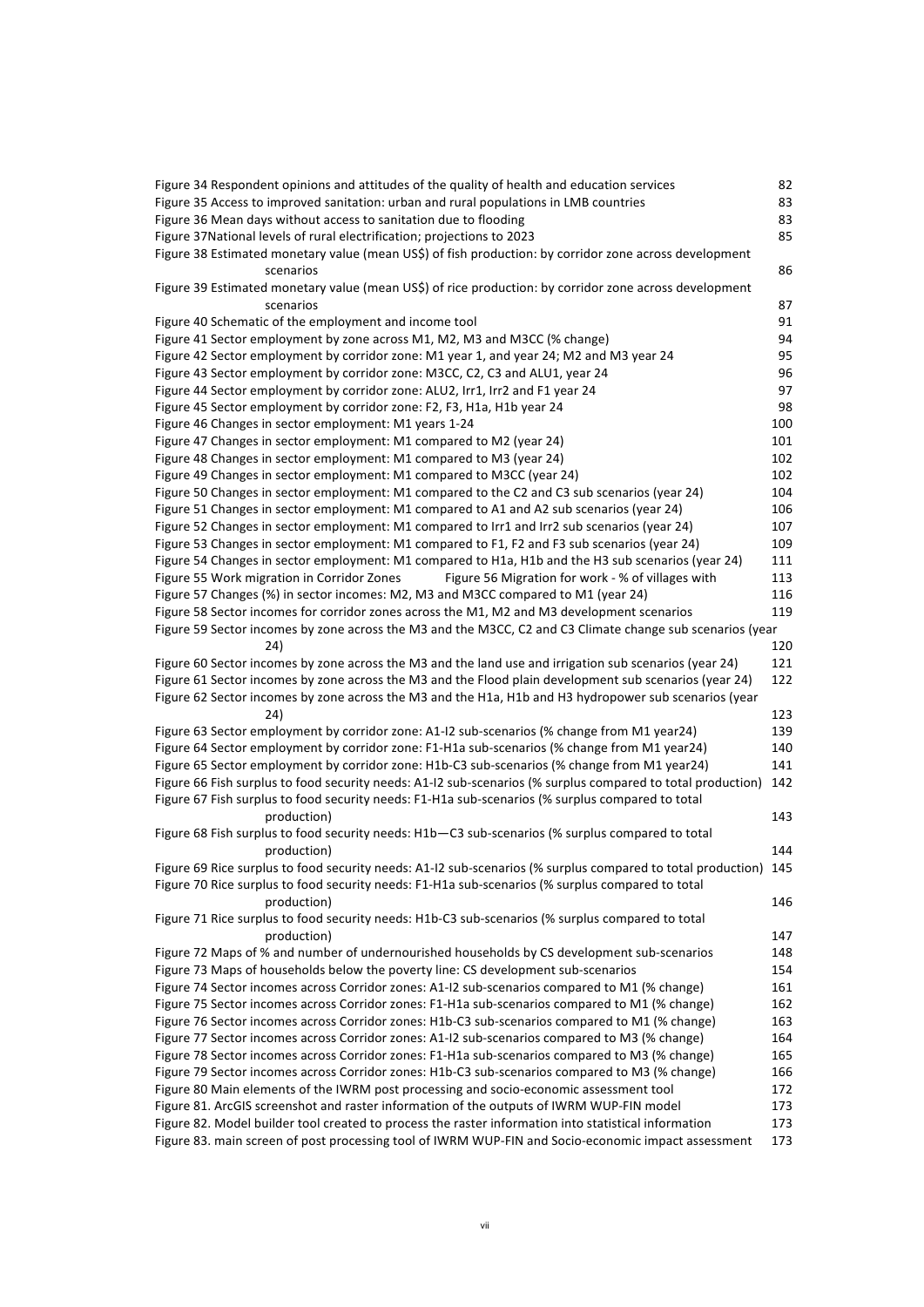| Figure 84. Interface of IWRM post processing tool definition window of regions and scenarios                 | 174 |
|--------------------------------------------------------------------------------------------------------------|-----|
| Figure 85. Input information of statistic values for IWRM WUP FIN statistic files                            | 174 |
| Figure 86. Graphic results of the IWRM WUP-FIN inputs to be created automatizing the process                 | 175 |
| Figure 87. Flow chart of socio-economic methodology                                                          | 175 |
| Figure 88. Output table of Socio-economic input variables according to input information collected.          | 176 |
| Figure 89. Output of fish coming from Socio-economic and Biora assessment                                    | 177 |
| Figure 90. Domestic supply and consumption calculator for each zone, each year and each scenario.            | 177 |
| Figure 91. Domestic supply and consumption for every zone and every scenario; first and last year of         |     |
| simulation                                                                                                   | 178 |
| Figure 92. Pivot table exported from final results of domestic supply and consumption                        | 179 |
| Figure 93 ARIMA population models (1950-2015) and forecasts for LMB countries 2016-2030.                     | 186 |
| Figure 94 Population projections 2005-2030 for Cambodia, Lao PDR, Thailand and Viet Nam                      | 187 |
| Figure 95 Percent (%) of urban population 2000-2015: Cambodia, Lao PDR, Thailand and Viet Nam.               | 189 |
| Figure 96 National urban growth rates from 2000-2015.                                                        | 189 |
| Figure 97 Comparison of FAO (2011) and SIMVA (2011) kcal/day/capita for the 8 Mekong zones (FB1).            | 194 |
| Figure 98 Comparison of FAO (2011) and SIMVA (2011) kcal/day/capita for the 8 Mekong zones (FB2).            | 194 |
| Figure 99 Estimates of Kcal/day/capita comparing SIMVA 2011 and FAO data (1992-2014) for Thailand.           | 195 |
| Figure 100 LMB pig numbers: 1961-2014                                                                        | 198 |
| Figure 101 LMB cattle numbers: 1961-2014                                                                     | 198 |
| Figure 102 LMB poultry numbers: 1961-2014                                                                    | 199 |
| Figure 103 Fat and Protein supply Cambodia, Lao PDR, Thailand and Viet Nam: 1993-2013                        | 200 |
| Figure 104 estimated % change from M1 in irrigated rice area by corridor zones                               | 202 |
| Figure 105 estimated % change from M1 in rainfed rice area by corridor zones                                 | 202 |
| Figure 106 Rice production (tonnes) over the 24-year time horizon by main development scenarios and corridor |     |
| zones                                                                                                        | 203 |
| Figure 107 Capture fisheries and aquaculture production in the LMB 2007-2013; Viet Nam aquaculture           |     |
| production                                                                                                   | 206 |
| Figure 108 Fish biomass estimates for M1, M2, M3 and M3CC scenarios by BioRA zones FA1-FA8                   | 210 |
| Figure 109 M1, M2, M3 and M3_CC estimated fish catch and M1 year 24 consumption level for Lao PDR and        |     |
| Thai corridor zones                                                                                          | 213 |
| Figure 110 M1, M2 and M3 estimated fish biomass and M1 year 24 consumption level for Cambodian and Viet      |     |
| Nam corridor zones                                                                                           | 214 |
| Figure 111 M1, M2 and M3 estimated native fish catch, aquaculture production and M1 year 24 consumption      |     |
| level Viet Nam freshwater corridor zone                                                                      | 215 |
| Figure 112 Historical price trends for rice and livestock by LMB country                                     | 217 |
| Figure 113 Household members' occupations - % of working members by Sub-zone                                 | 223 |
| Figure 114 Primary and secondary livelihood activities in selected LMB sites                                 | 224 |
| Figure 115 Aggregated primary and secondary livelihoods for selected LMB sites                               | 224 |
| Figure 116 Alternative livelihood options by SIMVA sub-zone and country                                      | 226 |
| Figure 117 Main reasons for not trying alternative livelihoods                                               | 226 |
| Figure 118 Main reasons for not migrating or moving to try alternative livelihoods                           | 227 |
| Figure 119 EMRF survey sites                                                                                 | 229 |
| Figure 120 median household incomes (USD) by source across survey sites                                      | 230 |
| Figure 121 Median incomes across four sites by Council Study sectors                                         | 230 |
| Figure 122 Contribution of Agricultural Sector as % of GDP in LMB Countries                                  | 233 |
| Figure 123 Time series trends of LMB country level sectoral employment                                       | 234 |
| Figure 124 National level, corridor level and region specific employment by sector (2012-2014)               | 237 |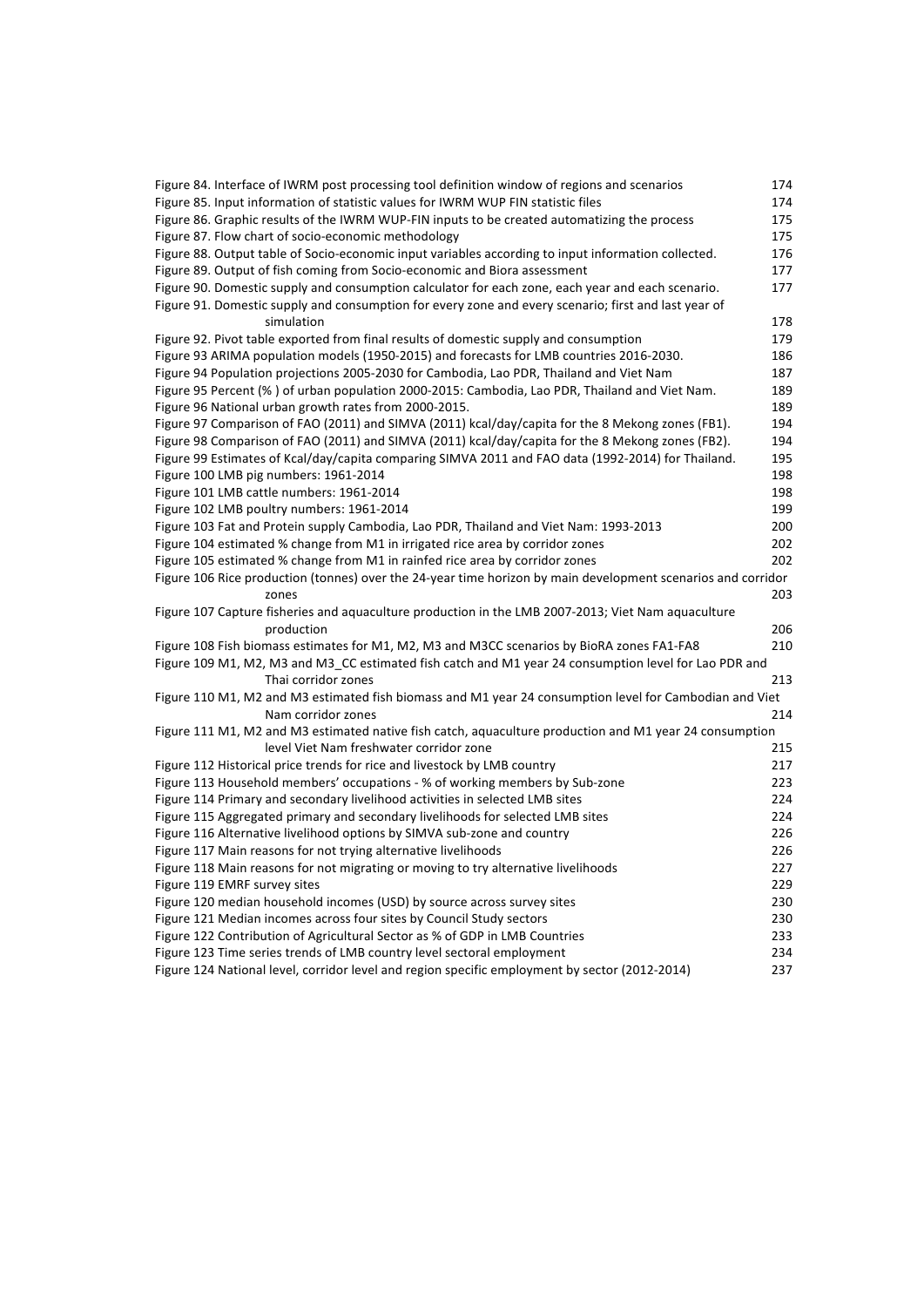# Abbreviations and acronyms

| AIP         | ÷  | Agriculture and Irrigation Programme (of the MRC)           |
|-------------|----|-------------------------------------------------------------|
| BDP.        | ÷  | Basin Development Plan                                      |
| BDP2        | ÷  | BDP Programme, phase 2 (2006-10)                            |
| BDS.        | ÷  | (IWRM-based) Basin Development Strategy                     |
| BioRA       | ÷  | Biological resource assessment team (under Council Study)   |
| CCAI        | ÷  | Climate Change and Adaptation Initiative (of the MRC)       |
| CIA         | ÷  | <b>Cumulative Impact Assessment</b>                         |
| <b>CNMC</b> | ÷  | Cambodia National Mekong Committee                          |
| CS          | ÷  | Council Study                                               |
| DMP         | ÷  | Drought Management Programme (of the MRC)                   |
| EP          | ÷  | Environment Programme (of the MRC)                          |
| FAO         | ÷  | Food and Agriculture Organisation                           |
| <b>FMMP</b> | ÷  | Flood Mitigation and Management Programme (of the MRC)      |
| FP.         | ÷  | Fisheries Programme (of the MRC)                            |
| HH          | ÷  | Household                                                   |
| IBFM        | ÷  | Integrated Basin Flow Management (MRC study)                |
| <b>IFAD</b> | ÷  | International Fund for Agricultural Development             |
| IKMP        | ÷  | Information and Knowledge Management Programme (of the MRC) |
| ILO.        | ÷  | International Labour Organisation                           |
| IWRM        | ÷  | Integrated Water Resources Management                       |
| ISH         | ÷  | Initiative for Sustainable Hydropower (of the MRC)          |
| JC          | ÷  | Joint Committee (of the MRC)                                |
| LMB         | ÷  | Lower Mekong Basin                                          |
| LNMC        | ÷  | Lao National Mekong Committee                               |
| M&E         | ÷  | Monitoring and evaluation                                   |
| MRC         | ÷  | <b>Mekong River Commission</b>                              |
| <b>MRCS</b> |    | Mekong River Commission Secretariat                         |
| MRC-SP      | ÷  | <b>MRC Strategic Plan</b>                                   |
| <b>NMC</b>  | ÷  | National Mekong Committee                                   |
| NMCS        | ÷  | National Mekong Committee Secretariat                       |
| <b>NAP</b>  | ÷  | Navigation Programme (of the MRC)                           |
| PMFM        | ÷  | Procedures for Maintenance of Flow on the Mainstream        |
| <b>PWUM</b> | ÷  | Procedures for Water Use Monitoring                         |
| SEDB        | ÷. | Socio-economic database (of the MRC)                        |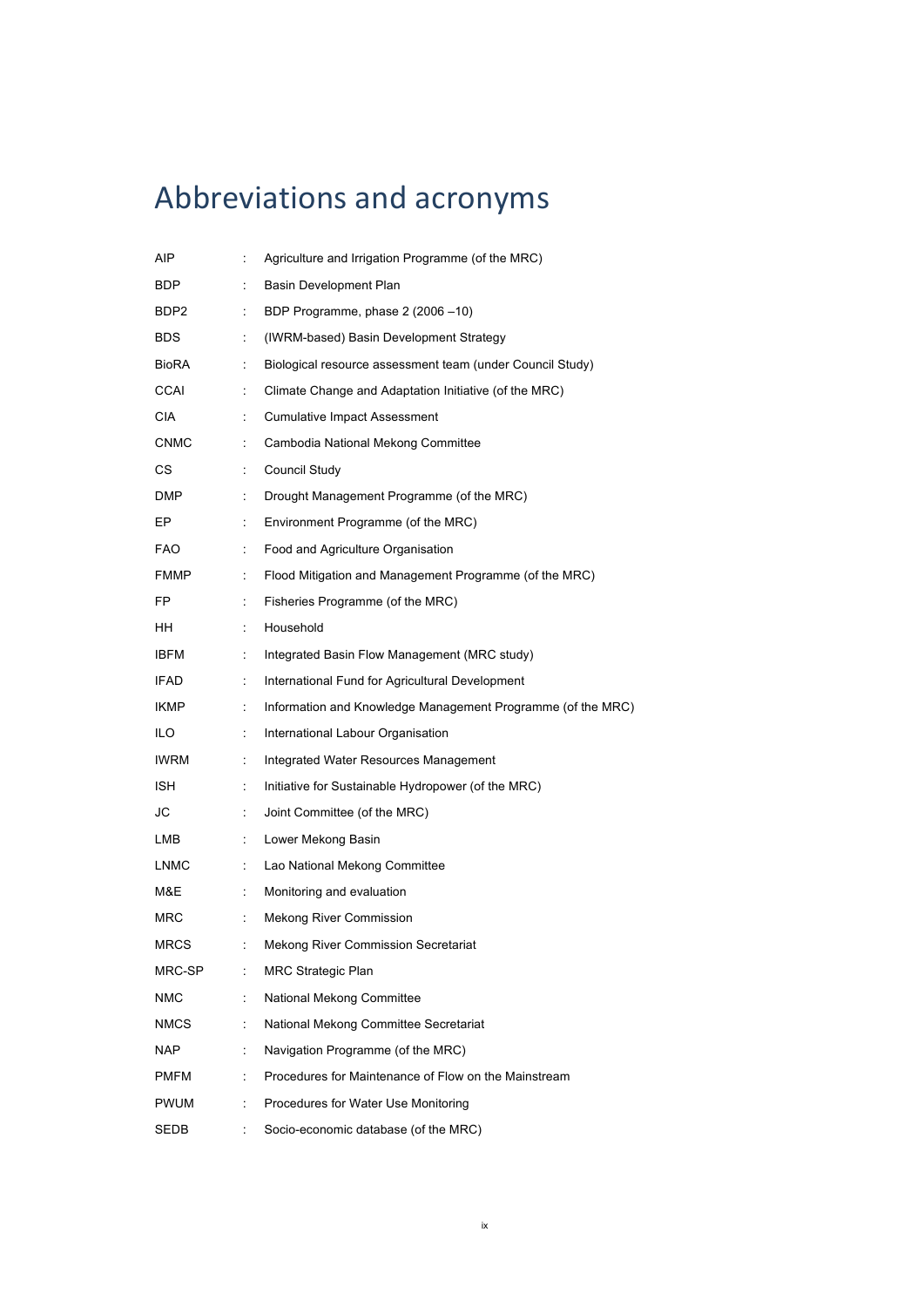| <b>SIMVA</b>    |    | Social impact Monitoring and Vulnerability Assessment (conducted by MRCS) |
|-----------------|----|---------------------------------------------------------------------------|
| So <sub>B</sub> |    | State of Basin report (of the MRC)                                        |
| SocEc           |    | Social Assessment team (of the Council Study)                             |
| <b>TCU</b>      | ÷. | Technical Coordination Unit (of the MRCS)                                 |
| <b>TNMC</b>     |    | Thai National Mekong Committee                                            |
| <b>UMB</b>      |    | Upper Mekong Basin                                                        |
| <b>UN</b>       |    | <b>United Nations</b>                                                     |
| <b>UNDP</b>     |    | United Nations Development Programme                                      |
| <b>VNMC</b>     | ÷  | Viet Nam National Mekong Committee                                        |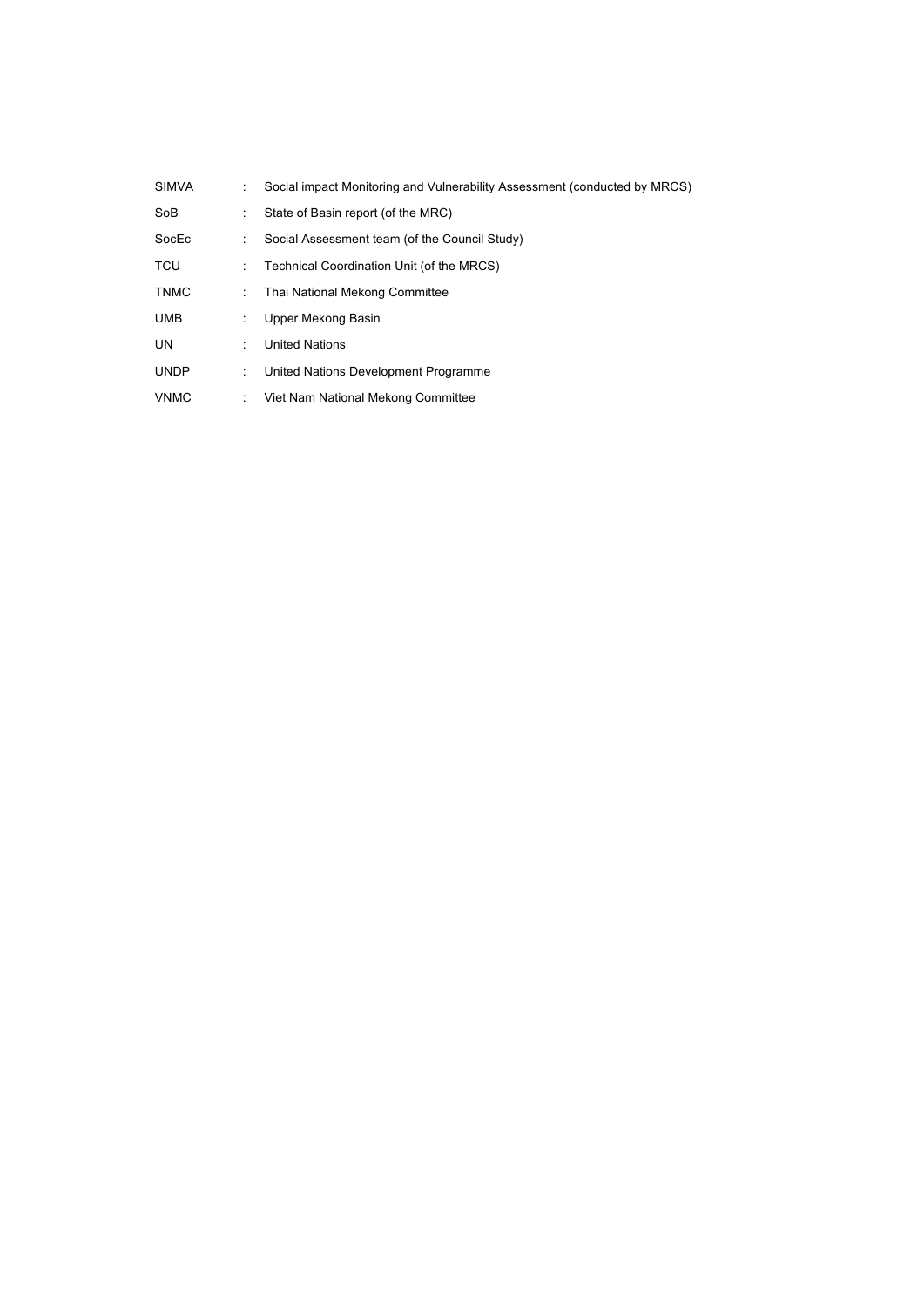# 1 Executive Summary

The social and economic assessment reports the results of the estimated consequences of the proposed development scenarios constructed for the Mekong River Basin corridor under the MRC Council Study. The analytical outputs are intended to inform the social and economic factors specific to each of the Thematic Teams engaged in the Council Study and provide data inputs for the Macroeconomic and Cumulative Impact Assessments of the Council Study.

The social and economic assessment report takes as its primary guidance the Inception Report of the Council Study and the ongoing comments and review provided by the MRC Member Countries' Technical Working Groups and National Committees. Discussions and individual consultations with members of the Thematic and Discipline teams of the Council Study (CS) have been integral factors in the overall design of the social and economic assessment.

A primary objective of the socio-economic assessment was the estimation of changes in social and economic conditions within the Lower Mekong Basin (LMB) associated with i) the three main water development scenarios and 13 sub-scenarios considered in the CS and ii) the socio-economic conditions associated with exogenous, or non-water development, factors and iii) estimated changes in socio-economic conditions expressed as a revised suite of socio-economic assessment indicators.

The three water development scenarios comprise: (i) the M1 2007 early development scenario, (ii) the 2020 M2 definite future scenario, (iii) and the 2040 M3 planned development scenario. The M1 scenario represents the 2007 baseline conditions and the reference conditions and attributes by which the other Council Study development scenarios are compared. The 2020 Definite Future Scenario (M2) includes all existing, under-construction, and firmly committed development in the six sectors which are expected to be in place by 2020. The 2040 Planned Development Scenario (M3) includes water resource developments, in addition to the M2 scenario, that are planned in the six sectors in the Mekong Basin and that would be in place in 2040 if fully implemented. The subscenarios address changes predicted by the CS Thematic teams to occur over a 24-year projection horizon. The changes focus on:

- Irrigated agriculture;
- Agriculture and land use change;
- Domestic and Industrial water use;
- Flood protection and management;
- Hydropower generation; and
- Mainstream navigation.

The M1, M2, M3 and M3CC main scenarios combine bundles of developments and investments to assess cumulative effects. Assessing cumulative effects has the advantage of accounting for synergistic effects in cases where outcomes of the combined effects differ compared to the sum of individual interventions. The assessment of larger bundles of investments does not however allow for the conclusive attribution of outcomes to either individual or combinations of individual investments. The Council Study (CS) introduced a set of thirteen sub-scenarios to assess the sectorspecific variation of the M3 main scenario (as planned for 2040) to disaggregate the investment bundles of the main scenarios, improve the specificity of analysis and attribution of outcomes to specific investments and sector developments. That is comparisons were made when individual investments were switched on or off. The CS design logic focused on the comparison of the M3 main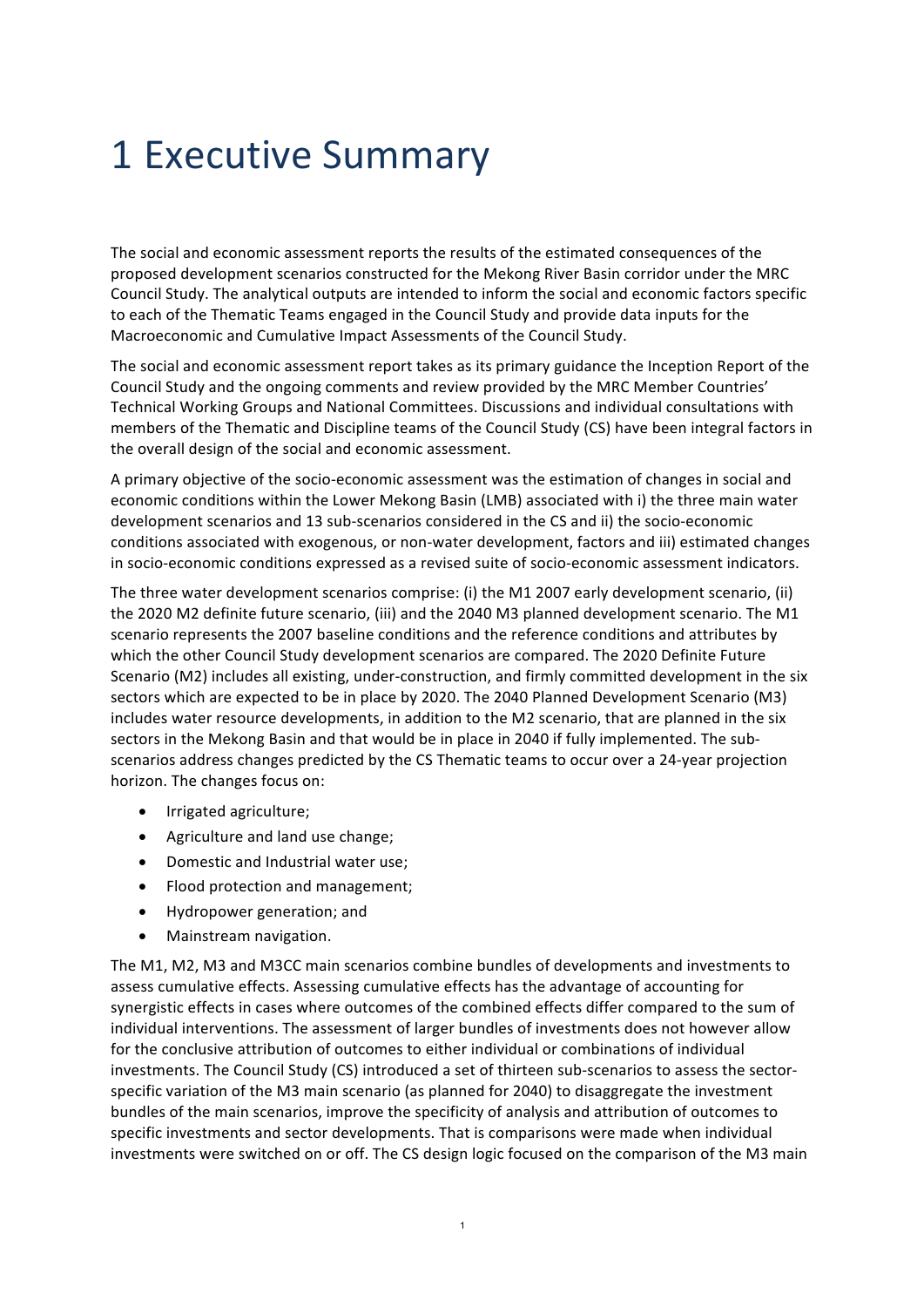scenario with all sub-scenarios to reveal the difference particular sector investment are likely to make. Each of the CS sectors are comprised of multiple projects and investments. The sub-scenario analysis assessment does not allow for project-specific attribution of outcomes and impacts. Additional disaggregation would require an assessment of individual projects (e.g. a specific hydropower dam or irrigation scheme) enabling a less granular assessment and the formulation more precise development strategies.

The attributes of the CS scenarios are based on recorded hydrological data from 1985-2008. The predictions of change estimated for the scenarios therefore rely on the same 24-year prediction horizon, regardless of the commencement year and independent of the level of development imposed on the Mekong River system.

The 13 corridor zones defined in the MRC SIMVA (2015) survey represent the primary spatial unit to establish the baseline conditions of the M1 scenario. The three primary regions assessed for the Council Study are i) the 15 km corridor on both sides of the mainstream from the Chinese border to Kratie (Cambodia) and continuing from Kratie to the Viet Nam border ii) the Cambodia Floodplains including the Tonle Sap River and Great Lake and iii) the Mekong Delta in Viet Nam.

The social and economic assessment considers changes in a suite of indicator dimensions in response to the development scenarios. Five dimensions comprise the strategic indicator of Living conditions and well-being defined by the four Member Countries. These are:

- Water security *relating to access to safe water supplies, water availability for domestic and agricultural use and flood exposure; effects of floods and drought.*
- **Food security** *relating to the ability to meet Recommended Daily Intakes (RDI) of) food grain (the primary source of Kcal/day/capita), protein and fat requirements through home production;* and the ability to purchase food; proportion of the population undernourished and child wasting.
- **Income security** *relating to and having sufficient monthly income; diversity of employment* and/or having sufficient income to pay for food and necessities; proportions of population below *national poverty lines.*
- **Health security** *relating to access to safe water, safe sanitation and access to health facilities.*
- **Energy security** *the* % of *the rural population with access to electricity*

Two additional strategic indicators were later addendums to the social and economic assessment:

- **Employment** *relating to the proportion of employment measured as Full Time Employment in MRC-related sectors; and*
- Gender equity *relating to the favourable equity conditions brought about by achieving water, food, income and health security.*

Two critical factors were required to effectively conduct the Council Study social impact assessment. First, data needed to be either specific to the corridor zones, ideally as time series to reflect the 24year projection horizon, or could be reliably interpolated from recognized national and international datasets. Second, the analytical variables and parameters needed to have a direct relationship to the Discipline and Thematic Team analyses to detect differences in the social and economic indicators between the Development scenarios and provide useful outputs for further Thematic Team analyses. Methods and tools were developed to conduct the food security, income security, employment security and the drought and flood indicators of water security. These are detailed in the Annex and are available to the Member Countries. Energy security, health security the access to safe water were constrained by one or both of these factors and assessment relied on historical trend analysis and survey data.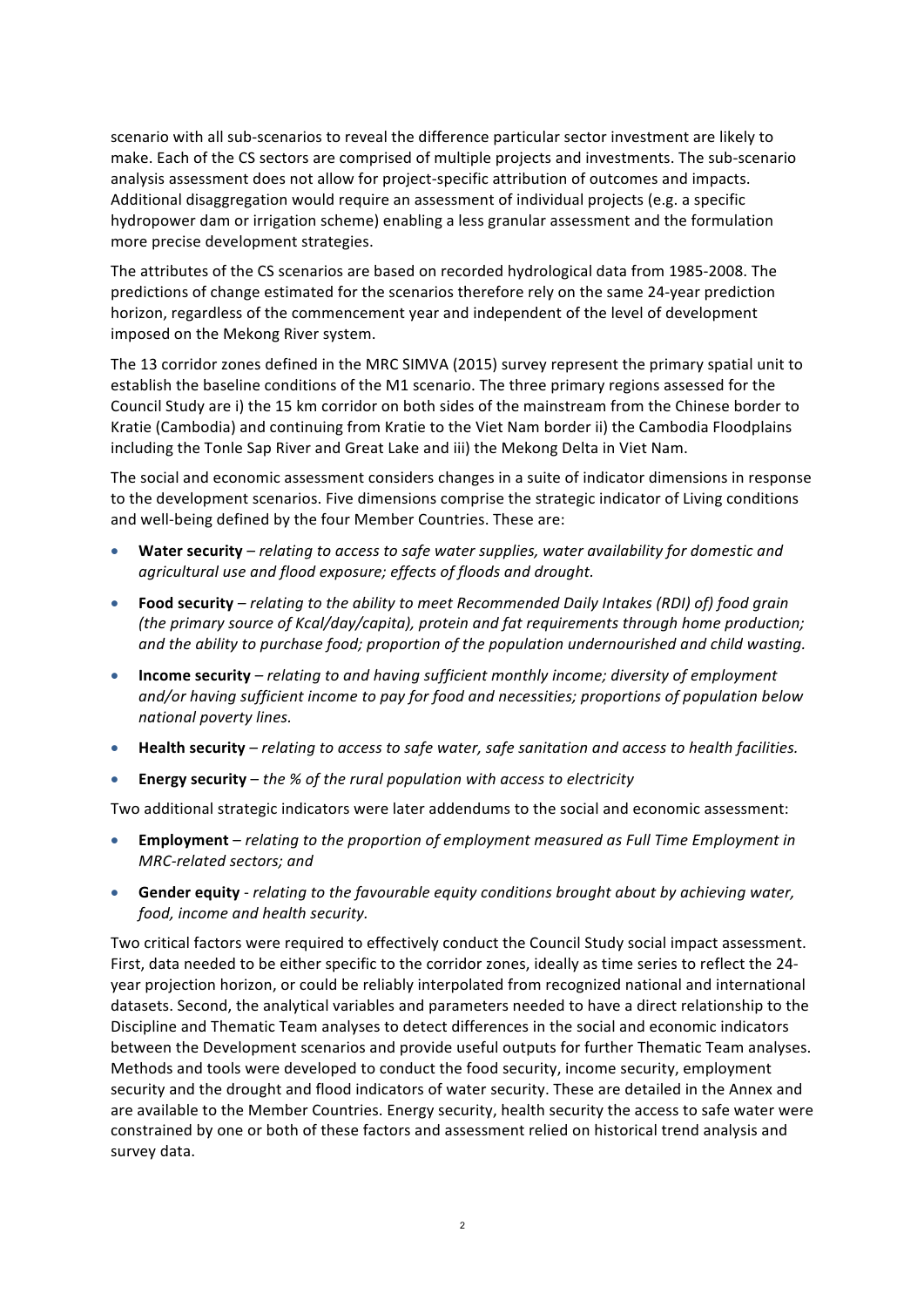### **Main findings**

In addition to it's iconic value, the Mekong River corridor as defined by the MRC is central to the social, cultural, ecological and economic status of the riparian countries. In conducting the Council Study, the near absence of social and economic data and information specific to the corridor and the 13 bio-zones has been evident. Two surveys have been conducted by the MRC that represent point data in time, although the differing survey focus and spatial boundaries limits their use as a panel data set. The data deficit severely limits the ability for National decision makers to understand the rapid and connected changes occurring in the Corridor and detect and manage points of effective intervention. The riparian Member Countries could treat the Corridor as a defined administrative **boundary, as part of their formal data collection activities, in addition to and complementing** traditional census and natural resource management boundaries (Provinces, districts, eco-zones).

#### **Gender**

Gender issues are relevant to water resource developments as women are more vulnerable than men during flood and drought due to their higher dependence on natural resources and the social barriers thought to limit their adaptive capacity. The lower median incomes of women compared to men vary from 22% in the Cambodian zones, 4% in Lao PDR, 14% in Thailand and 45% in Viet Nam. The equivalent dollar value of the subsistence incomes of women are from 3-5% higher than male counterparts. The incidence of women in the primary sector having incomes below national poverty lines is significantly higher than males except Lao PDR, varying by 12% in Cambodia, 4.6% in Thailand and 17% in Viet Nam. National aspirations of gender equity are generally not reflected in the Council Study assessment and indicate a need for sustained efforts to correct the imbalance.

Notably the MRC Social impact and vulnerability assessments (SIMVA) did not treat gender as a specific survey dimension and data class. A central recommendation of the social and economic assessment is the future investigation of the status of gender equity in the corridor and the vulnerability and opportunities for women be undertaken by the MRC to correct this important **omission.**

#### **Capacity to maintain food security**

Increasing food security is a priority for the Member Countries, particularly important to Cambodia and Lao PDR to graduate from LDC status. The analyses indicate that policies and initiatives to manage the potential for reduced food security will be one the most important deliberations to be undertaken by Member Country Governments. The analyses also highlight the interdependency between food water and energy security and the imperative for cross sectoral, collaborative decision making. 

Differences between the M1 and main development scenarios revealed by the food security analysis are an indication of the main development scenario effects on fish and rice production and subsequent effects on food security. Daily food security/per capita needs for 100% of the population were kept constant across all development scenarios and the production surplus calculated as a measure of a countries capacity to meet predicted food shortfalls and maintain accepted levels of food security. The comparative aggregate reductions in surplus fish production after meeting food security across all corridor zones compared to the M1 baseline (year24) were summarized as reductions of:

 $M1-M2 = -32%$  $M1-M3 = -43%$  $M1-M3CC = -40%$ 

Aggregate fish surplus was estimated to be sufficient to provide essential protein and micronutrients for the corridor population, but subject to substantial regional variation and distributional factors.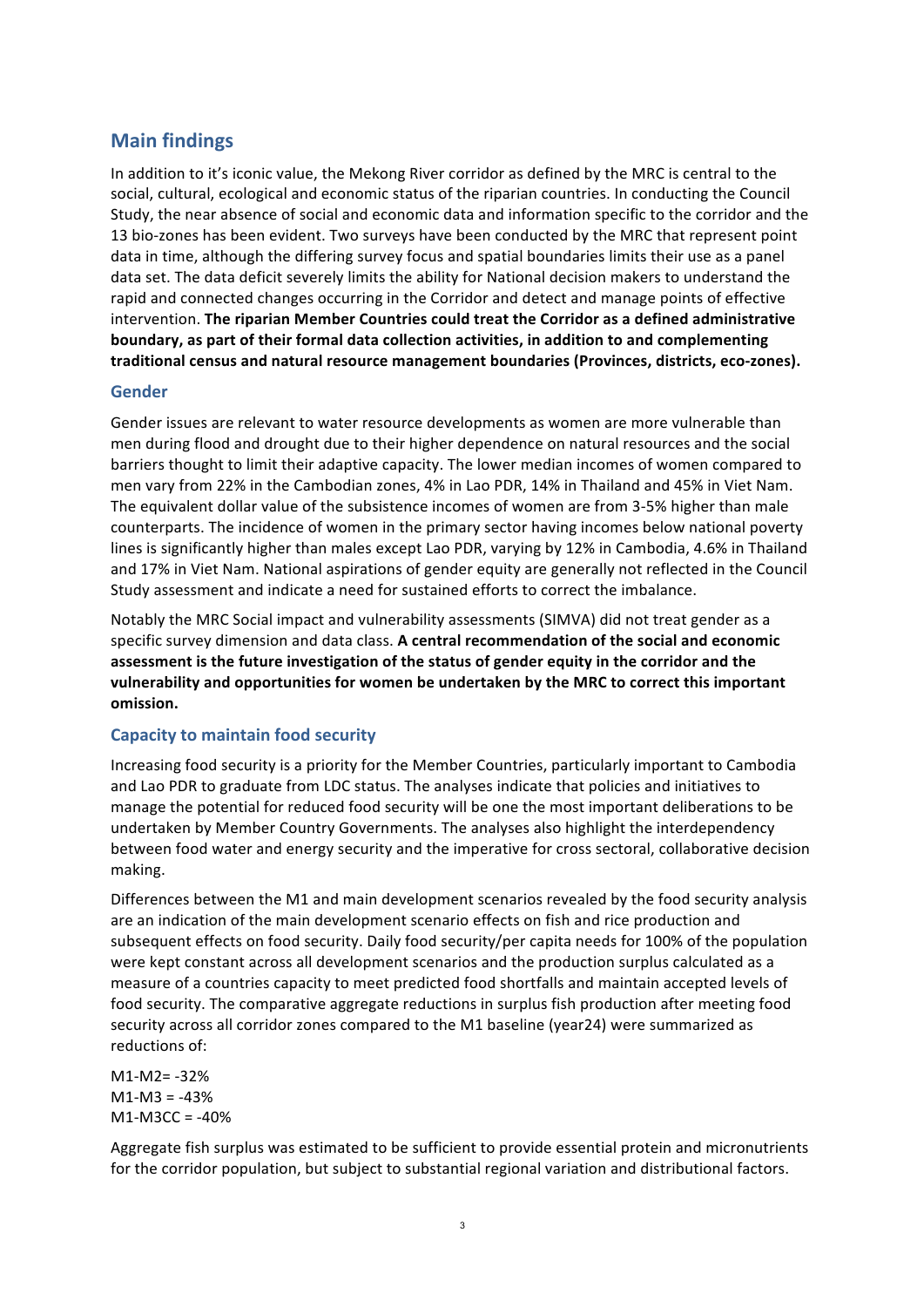Fish reductions were especially acute across all development scenarios in Lao PDR and Cambodia. Compared to the M1 baseline, the comparative aggregate increases in surplus rice production after meeting food security across all corridor zones were:

 $M1-M2=+6%$  $M1-M3 = +16%$  $M1-M3CC = +13%$ 

Capacity to maintain food security, measured as food surpluses, declines in Lao PDR and Cambodia and remains relatively stable in Thailand and Viet Nam for the M2 and M3 development scenarios. The production of both rice and fish varies substantially across the 24-year projection horizon. EMRF There is sufficient overall production and surplus in the Corridor to maintain 100% food security, but will require effective, willing distribution networks and cooperation of Member Countries to avoid significant increases in undernourishment.

Increases in aquaculture production are likely to substitute protein deficiencies. Fish prices are likely to increase as fish catch declines, introducing an incentive to convert land to aquaculture. Vigilance regarding the management of economic, social and environmental impacts of expanded **aquaculture is recommended.** Current aquaculture production is capital and labour intensive and associated with widespread use of antibiotics, reductions in water quality and possibly water quantity due to the cumulative effect of dam impoundments.

#### **Undernourishment as a measure of food security**

The change in the level of household undernourishment was assessed according to the change in available rice production, which increases in M2 and M3, and fish production, which decreases. The number of undernourished people in Cambodia and Lao PDR increased in the M2 and M3 scenarios compared to the 2007 baseline, decreased in Thailand and remained relatively stable in the Viet Nam Delta. Reducing the level of hydropower development only (the H1a sub-scenario) improved the levels of undernourishment in Cambodia, Lao PDR and the Viet Nam Delta. Undernourishment generally increased due to the effects of climate change. Analysis of wasting in children under 5 could not be conducted due to very constrained data. Child morbidity is an important indicator of food status and poverty. A concerted effort to improve the collection and availability of reliable data for the corridor is recommended.

Consideration of the irrigation and land use scenarios suggests the reduction in fish catch is the primary factor in the change in undernourishment levels. A reduction of 380 tonnes of fish was estimated to correspond with an additional 1000 households defined as undernourished. An increase of 1250 tonnes of rice reduces the number of undernourished households by 1000.

#### **Poverty**

Poverty levels were measured as the proportion of people below national lines poverty lines. The changes in poverty levels across scenario comparison were not uniformly distributed both geographically and across the development scenarios. The M1 scenario corresponds to the lowest levels of poverty for all zones except 3C Thailand, 5B Cambodia and 6B Viet Nam. Poverty decreased in Lao PDR and Thailand, increased in Cambodia and remained relatively stable in the Viet Nam Delta. The latter are characterized by less than 0.2% difference across the scenarios. The highest levels of poverty were observed in the comparison of the M1 and M3 and M3CC scenarios, where poverty increases for Lao PDR were estimated at 1.7-3.7%. The increases in Cambodia ranged from -0.01% to 2.0%. Changes in Thailand and Viet Nam were estimated at less than 1%. The M3CC scenario corresponds to the lowest level of poverty for the 4A Cambodia zone.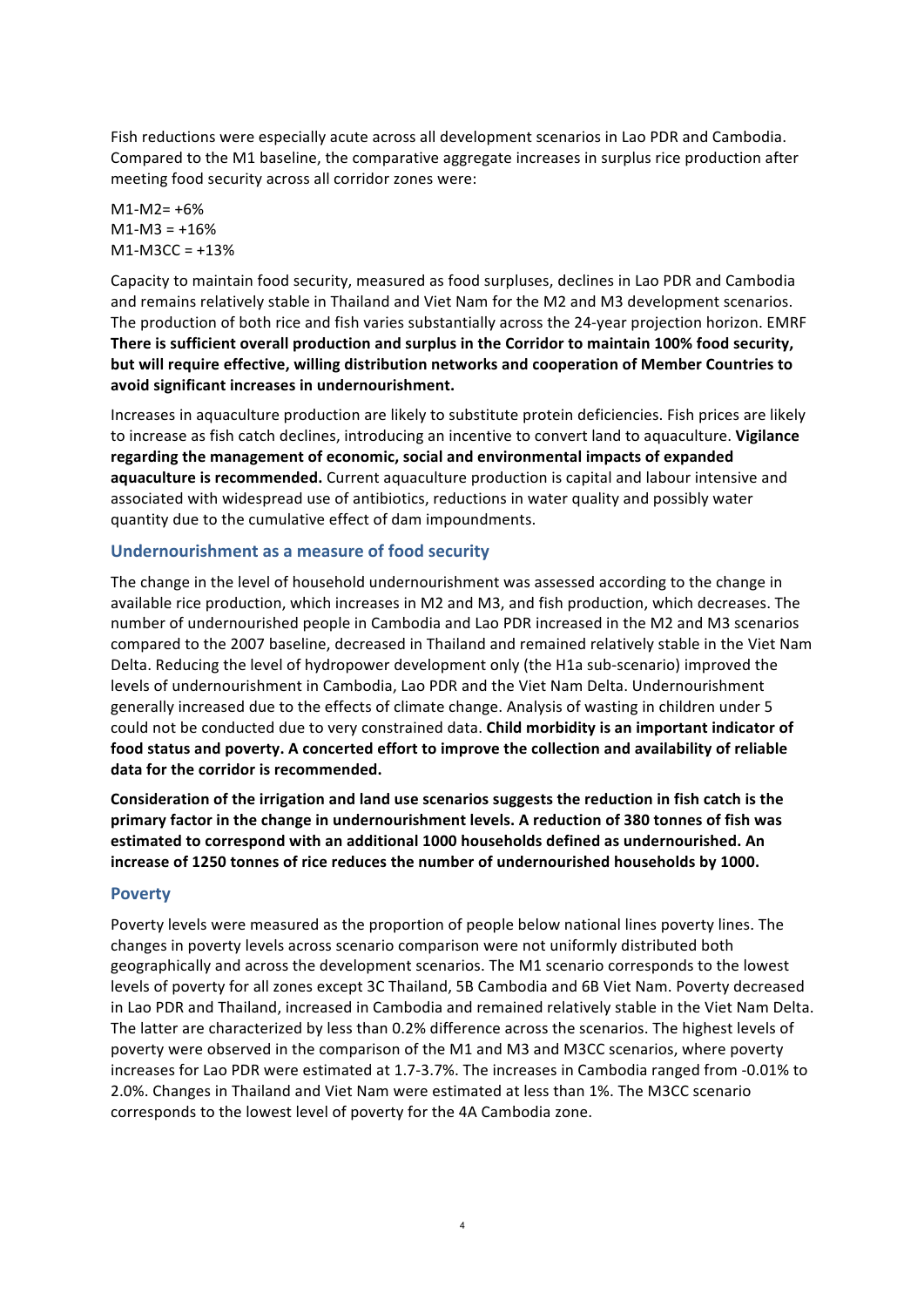#### **Water security**

#### **Droughts and floods**

The 1995-96 El Niño and 2000-2001 floods correspond to 2015-2017 and 2022-2024 of the projection horizon of the Council Study. The number of total people affected in a severe drought year ranged from M1: 700,527; M2: 745,593 and M3: 5387,288. The increase in the M2 scenario reflects the increase in some rainfed production and subsequent increase in the number of people with rice based livelihoods. The population estimated to be affected by the drought represents M1: 3.4%, M2: 3.3% and M3: 2.6% of the total corridor population in 2000 compared with 2003.

Rice production of a year in the CS projection horizon that corresponds with the 2000-2001 floods was compared with a non-flood year. The total number of people with rice based livelihoods affected in the corridor was estimated at 1,137,264 in the M1 development scenario, M2: 1,232,452 and M3: 818,887. The affected population represents M1: 4.8%, M2: 5.23% and M3: 3.5% of the total corridor population in 2000 compared with 2003.

The effects of flooding were not uniformly distributed across the corridor zones. The majority of affected people with rice based livelihoods were located in the Kratie to the Viet Nam Border (634,412 people) and the Tonle Sap River (419,376 people). Compared to the 2000 flood year, rice based livelihoods increased in the non-flood year by 50% and 105% in the Katie to the Vietnam border and Tonle Sap River zones respectively.

The social and economic assessment of the 1995-96 drought and 2000-2001 flood estimated a 10-11% decrease in rice production due to flood corresponds to 4.5-5% of the corridor population being affected; an 11% decrease in rice production due to drought corresponds to 3.1-3.3% % affected.

A drought similar in severity to the 1995-96 or 2015 El Niño or the 2000 flood coinciding with years of significant fish declines introduces the prospect of acute food shortages and reduced food security throughout the corridor, particularly Lao PDR and Cambodia. The analyses conducted by the CS BioRA and Modelling Teams indicate this is likely in at least four years of the 24-year projection horizon. Culturally, Corridor households are less well adapted to severe droughts compared to the natural flooding cycle including low to moderate floods. Cross sectoral and transboundary planning with a focus on effective distribution systems will be necessary to avert the consequences of the fish-rice-drought-flood coincidence, which are likely to more acute in M2 and M3 scenarios.

#### **Access to potable water**

Access to safe drinking water in rural communities has improved substantially in Lao PDR and Cambodia. Household access in Thailand and Viet Nam is close to 100%. Developing functional relationships between drinking water access and the attributes of the development scenarios is constrained by a deficit of time series data specific to the corridor. The national trends of improved rural water access to safe drinking water were assumed to continue and be independent of the development scenarios. However, MRC corridor surveys conducted in 2014 indicate the quality of water supply varies widely across the LMB.

River water used for drinking water is most frequent in Cambodia and Lao PDR. In terms of inputs to MRC activities, the finding that river water is extensively used for drinking water points to the importance of water quality monitoring. **Recommendations from SIMVA (2015) include developing** an inventory of drinking water extraction sites from the Mekong would be a worthwhile exercise that could more precisely identify critical spots where potable water quality is most important. Current Mekong water quality meets MRC guidelines. The Domestic and Industrial Water Theme recommends **vigilance in water quality monitoring, especially Total Suspended Solids as urbanization, industrial waste water and untreated sewage discharge increases**.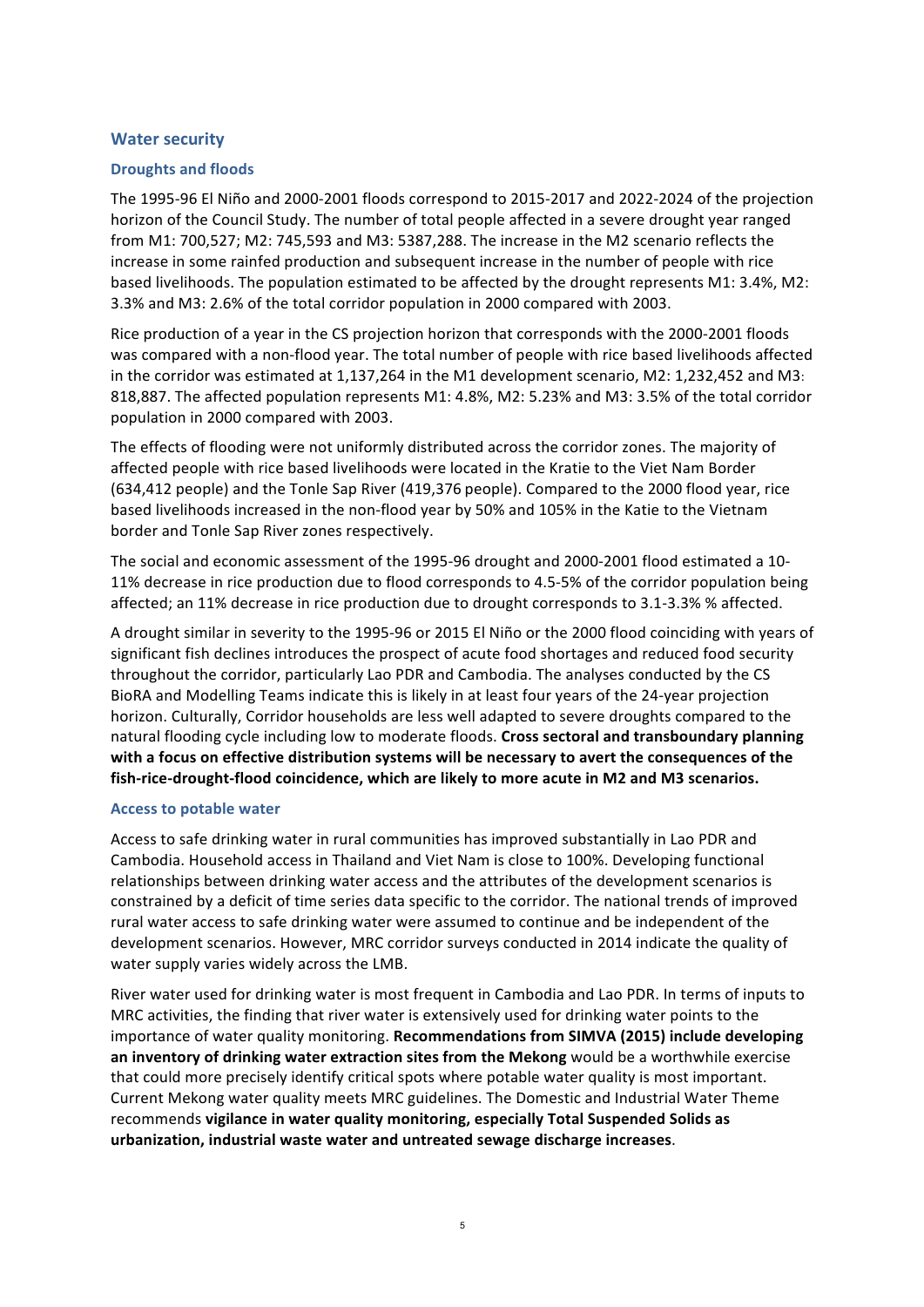#### **Energy security**

Electricity as part of the rural energy mix is one of the most important factors for economic growth and human development. Energy access as a means for productive use is of key importance for rural communities to improve livelihoods and for the opportunities created. There are also strong linkages between rural poverty and electrification rates. The indicators for CS Energy Security are the proportion of the rural population with access to electricity and rural electricity pricing. As of 2014-2025 rural electrification in Thailand was 100%, 98.9% in Viet Nam, Thailand 58% in Cambodia (possibly as high as 68% EDC pers. comm.) and 68.1 % in Lao PDR. Available data are generally at national and provincial level and not specific to the corridor zones however. As Thailand and Viet Nam are at or close to 100% of electricity access, the social and economy assessment focused on the corridor zones in Cambodia and Lao PDR.

Electricity fees are charged as block tariffs in Lao PDR from 4c-12c/kWh. Tariffs in Cambodia are currently 9c-17c/kWh. Both the Lao PDR Government and the Royal Government of Cambodia have planned rural electrification of 90% and 70% national connection by 2030 respectively, comprised of grid and off-grid (renewable) supply. Mini-hydro, solar and biofuels are identified as important parts of the energy mix for rural communities in both Lao PDR and Cambodia.

The mix of renewable and grid electrification, funding from sources such as the Global Environment Fund, the ADB and World Bank and ongoing institutional support are likely to have a far greater influence on rural electrification than the investments proposed in the CS development scenarios. The increasing national trends from 2000 to 2015 projected to 2024 indicate the rates of rural electrification are likely continue independently of the CS development scenarios.

#### **Employment**

The M1 comparison across the 24-year time horizon indicates, that at current levels of agricultural productivity, there are substantial increases in the secondary, tertiary and navigation sectors and relatively modest increases in the primary sector across the majority of corridor zones. That is, projected increases in the working population over the 24-year project time horizon are sufficient to meet potential labour demands associated with expanding secondary, tertiary and navigation sectors. 

The assessment of sector employment across the development scenarios indicates a potential shortfall in meeting the labour demands required for planned agricultural expansion and increases in the secondary and tertiary sectors in the M2 and M3 development scenarios. Viet Nam is less affected as there is no agricultural expansion planned in the development scenarios.

Resolution within the constraints of the CS, requires either i) agricultural productivity to increase in the order of 30-35% in Lao PDR and Cambodia, ii) reducing the level of either agricultural expansion, industry or both, or iii) increased reliance on migrant labour. Corridor surveys indicate 5-15% of the corridor population are working away from their home village, although migration was a less preferred alternative livelihood adaptations. This a complex issue involving the assessment of multiple interacting factors, including changes in wages, labour conditions, increasing foreign investment, cultural norms, institutional settings and migration patterns. These apply to conditions both within and outside the corridor zones.

**National economic planning for the four member countries focuses on jointly expanding the** agricultural, manufacturing and service sectors of their respective national economies. These are capital and labour intensive. The joint agricultural and secondary sector expansionary strategies potentially introduce conflicting labour demands in the M2 and M3 scenarios introducing the potential of stranded and underutilized infrastructure. Developing a dynamic modelling approach capable of the joint inclusion of these factors, including migration patterns, is recommended as a central feature of trans-boundary planning.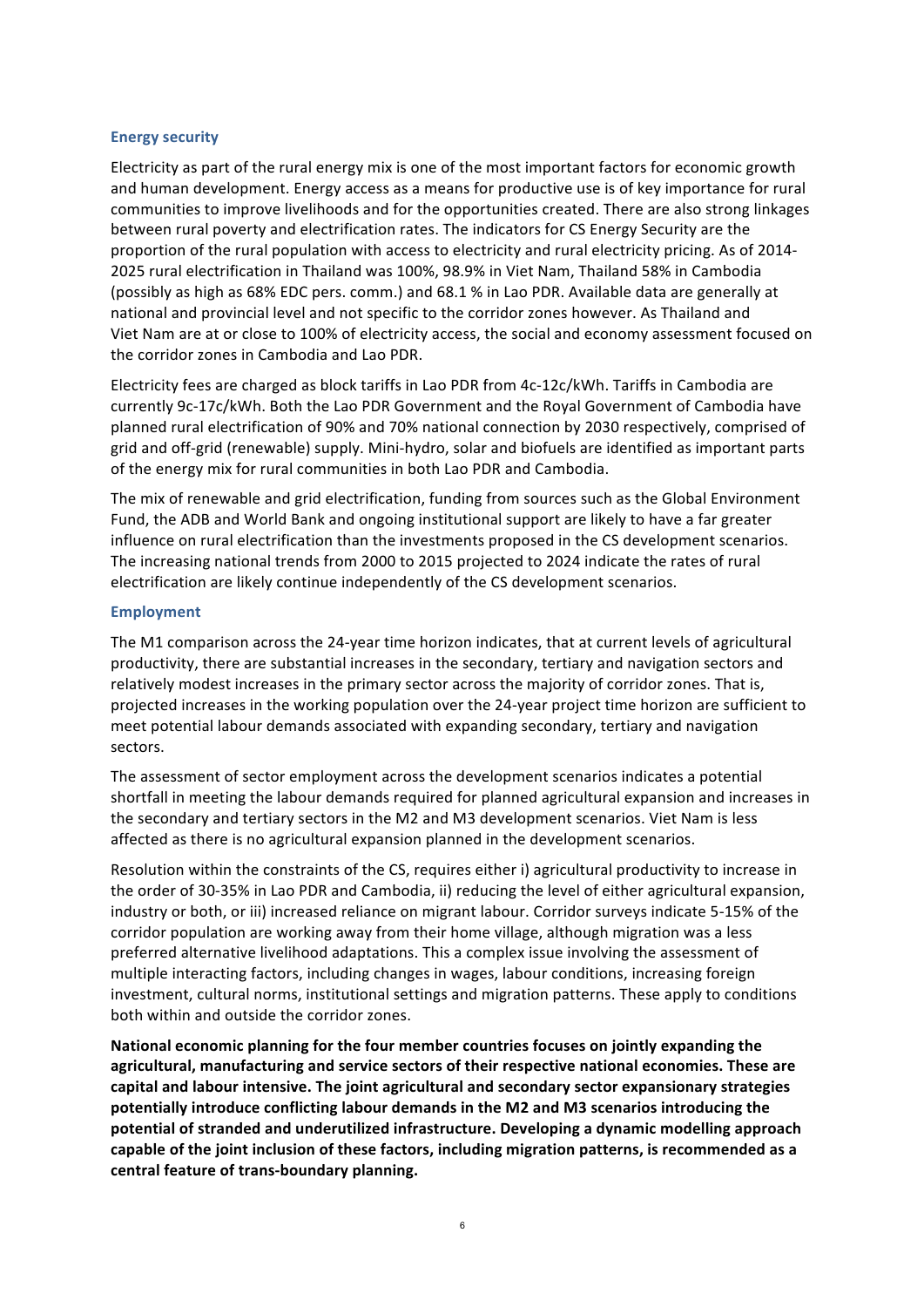#### **Household incomes**

Households in the Lower Mekong undertake a diversity of concurrent livelihood activities expressed as multiple income sources. Undertaking a diversity of livelihoods represents a widely implemented risk management strategy for poorer and more vulnerable communities and households where endowments, entitlements and capacities allow.

The BioRA (fish biomass) and IWRM (rice yields and production area) are the primary data inputs to the social and economic assessment, establishing the functional relationships between the employment indicators describing the corridor zones and the CS main development scenarios and sub-scenarios. The estimates of fish and rice production therefore establish the foundation data to estimate the relative proportions of primary, secondary and tertiary sector employment and incomes. Multiplier effects and employment differences in urban centres were not included in the income estimates and year 1 estimates of median wages held constant for comparisons.

The estimated total corridor household income increased by US\$ 6.4 billion when comparing year 1 with year 24 of the M1 baseline scenario. The gains in total income occur in the manufacturing sector, which increases by US \$7.9 billion offset by primary sector income declines of US\$ 1.48 billion. 

The estimated M2 scenario total corridor income (year 24) declines by US\$ 245 million compared to the M1 baseline. The main losses are in the manufacturing sector (-US\$ 439 million) offset by a US\$ 194 million gain in the primary sector.

The estimated M3 scenario total corridor household income (year 24) declines by US\$ 630 million compared to the M1 baseline. The main income changes are in the manufacturing sector (-US\$ 1.5 billion) offset by a US\$ 881 million gain in the primary sector. The M2 and M3 scenarios are characterized by substantial declines in fish catch and increases in rice productions across the corridor zone.

#### **Agricultural value**

The mean fisheries value of the M2 and M3 scenario (year 1-24) was estimated to decline by US\$ 1.04 and US\$1.57 billion (-25% and -38% respectively) compared to the M1 baseline. The highest proportion of the decline in value occurs between the M1 and M2 scenarios (US\$ 1.04 billion); the additional decline from M2-M3 equals US\$0.52 billion or a further decline of 21%.

The mean value of rice production predicted to occur in the M2 and M3 scenarios (year 1-24) increases by US\$ 0.34 and US\$ 0.95 billion respectively compared to the M1 baseline. The predicted effect of climate change introduces a -6% decline in the value of the M3 scenario or US\$ 0.135 billion.

Accounting for **subsistence livelihoods** and production and monetary equivalence is an important measure in substantial, non-market and hybrid agricultural economies such as the Lower Mekong Basin. Monetary poverty measures often fail to reflect the multiple dimensions of poverty and failure to account for subsistence production underestimates the productivity of traditional agricultural systems and contributions to national GDP calculations. The monetized value of subsistence rice production in the corridor was estimated at US\$3.3. billion compared to a total value of US\$9.75 billion: subsistence fish consumption was estimated at US\$5.92 billion compared to a total production value of US\$10.03 billion. Cross sectoral collaboration will be required to assess and mitigate the effect of increasing urbanization on the reliance of households on subsistence production, the effect on livelihoods and the potential reduction in effective household income.

#### **Health security**

The assessment of health and access to safe water for the Council Study relied on the findings of the SIMVA 2015 survey. The noted increases in improved access to safe drinking water and access to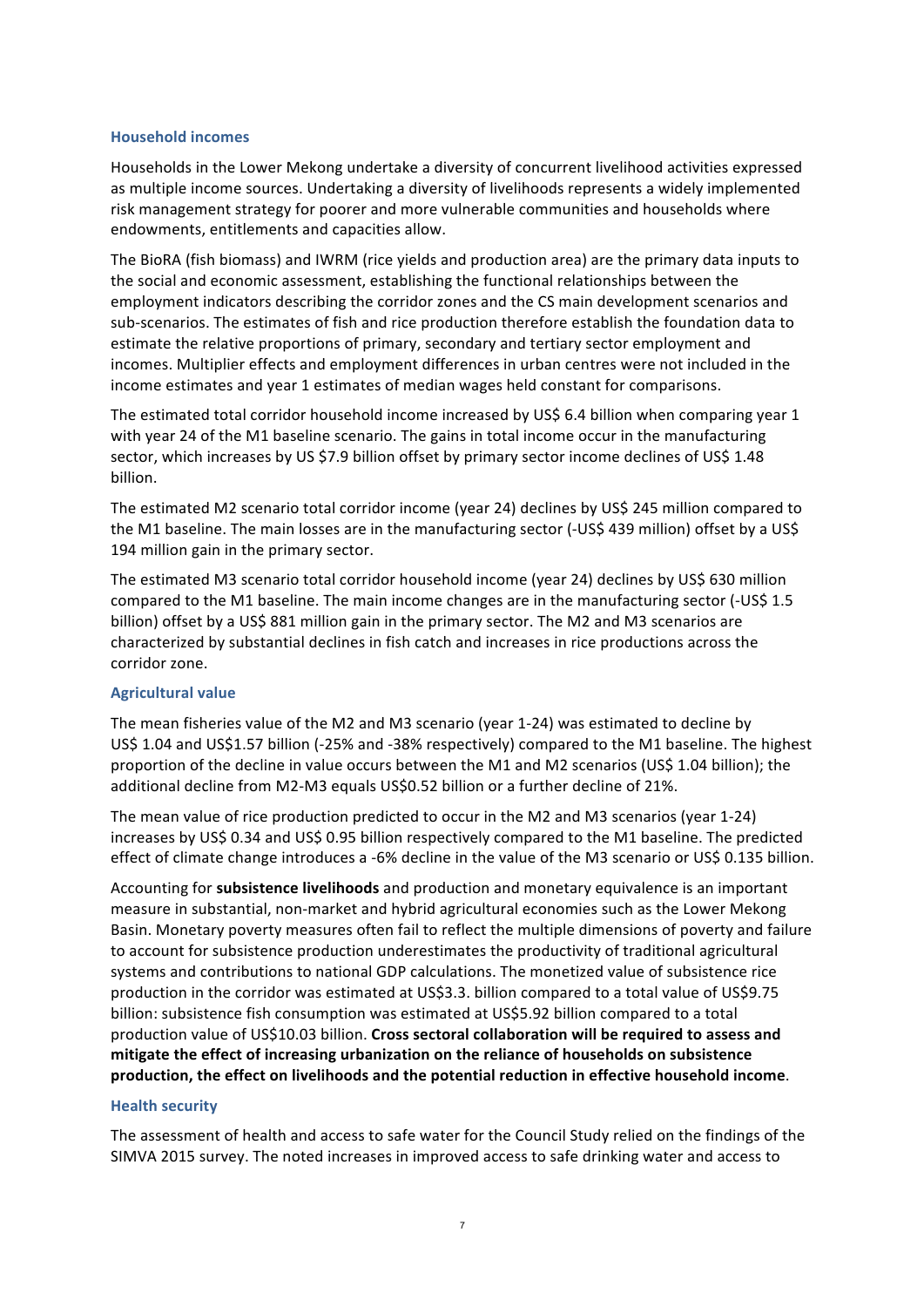improved sanitation are expected to continue throughout the corridor independently of the development scenarios.

#### **Income vulnerability**

The reporting of the calculation and analysis of income related vulnerability was an additional indicator developed as part of the cumulative impact assessment. Income vulnerability was defined by a developed metric that classifies vulnerable households as those below the sectoral median income. The metric was developed to answer the question "do the development scenarios affect the numbers of (income) vulnerable people disproportionately across the corridor zones"?

Generally, vulnerability decreases in the Primary sector (that is less vulnerable people are employed) and increases mostly in in the Manufacturing sector, less so in the Service sector, but all zones are affected by both increases and decreases. The analysis revealed a disproportionate and non-uniform distribution of income vulnerability changes (both increases and decreases) across the corridor zones and the set of development scenarios. We caution against causal inference and attribution to the specific investments and initiatives that characterize the Council Study Development scenarios due to omitted key factors likely to influence household decision making and livelihood activities. A decrease or increase in income vulnerability in one sector, zone or country does not necessarily equate to net change in vulnerability within a zone or across the entire Mekong Corridor. **The** categorization of income vulnerability points to changes in the corridor zones that warrant further investigation and deliberation regarding distributional equity and planned development trajectories. Although limited by data constraints, the analysis introduces a foundation for ongoing deliberations regarding the management of the Mekong Corridor where the imperatives of entitlement, distributional equity, benefit and cost sharing and procedural fairness are a priority.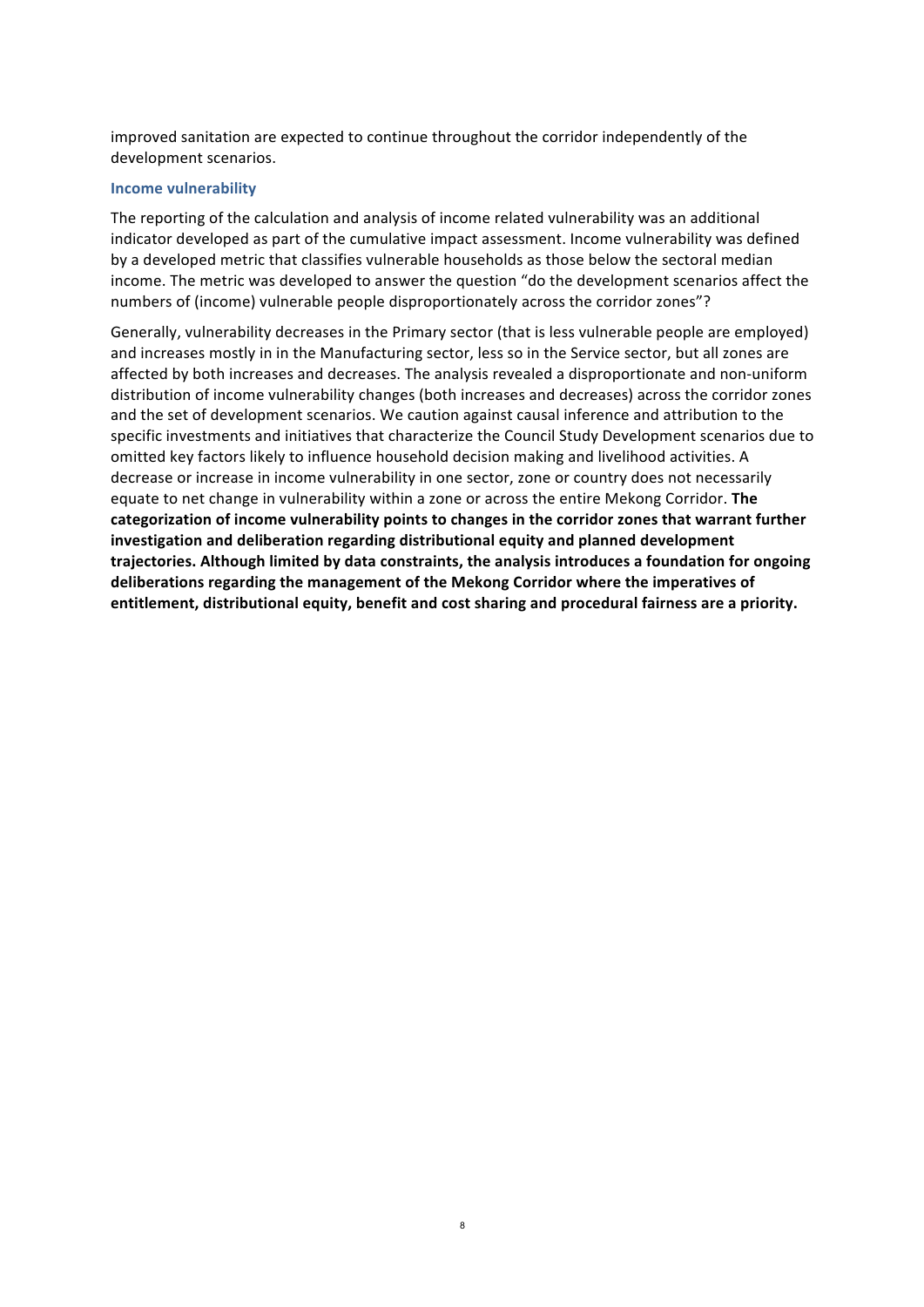# 2 Introduction

### **2.1 Main purpose of this report**

The purpose of this report is to present the results of the social and economic assessment the basinwide development scenarios under the MRC Council Study<sup>1</sup>. The report also updates refinements and revisions of the datasets, methods and analytical tools developed to conduct the assessment. In addition, the analytical outputs are also intended to inform the social and economic factors specific to each of the Thematic Teams engaged in the Council Study and data inputs for the Macroeconomic and Cumulative Impact Assessments of the Council Study.

The report forms part of a larger main report on the "Results for the cumulative impact assessment of water resource development scenarios" to which this report is appended.

The social and economic assessment report takes as its primary guidance the Inception Report of the Council Study<sup>2</sup> and the ongoing comments and review provided by the MRC Member Countries' Technical Working Groups and National Committees. Discussions and individual consultations with members of the Thematic and Discipline teams of the Council Study have been integral factors in the overall design of the social and economic assessment.

The reported results rely on a revised and approved methodological approach described in the February 2017 "Approach and methodology for the socio-economic impact assessment of development scenarios".

### **2.2 Report contents**

The Social and Economic Assessment report has four main sections:

### The Council Study water development scenarios

Section 3, Background to the socio-economic assessment, sets out the planned social assessments under the Council Study. The Section also identifies the water resource and relevant exogenous development drivers within the Mekong Basin that need to be taken account of in making the assessments, and discusses the scope of those assessments. The Section concludes with a discussion leading to selection of assessment indicators.

### Methods and social and economic indicators

Section 4, Approach and methodology, commences with the objective of the social assessment and an overview of assessment approach. A revised approach for the socio-economic assessment has been developed in consultation with Thematic and Discipline teams and the regional Technical Working Group to address data gaps and deficits. The main components of the socio-economic assessment approach are described, being data assembly and analysis, projecting the social situation in the LMB without water resources development and assessing the impacts with water resources development. 

 

The full title of the MRC Council Study is: "Study on the sustainable management and development of the Mekong River, including impacts of mainstream hydropower projects"

<sup>2</sup> Inception Report of the MRC Council Study, Draft Final, 27 October 2014